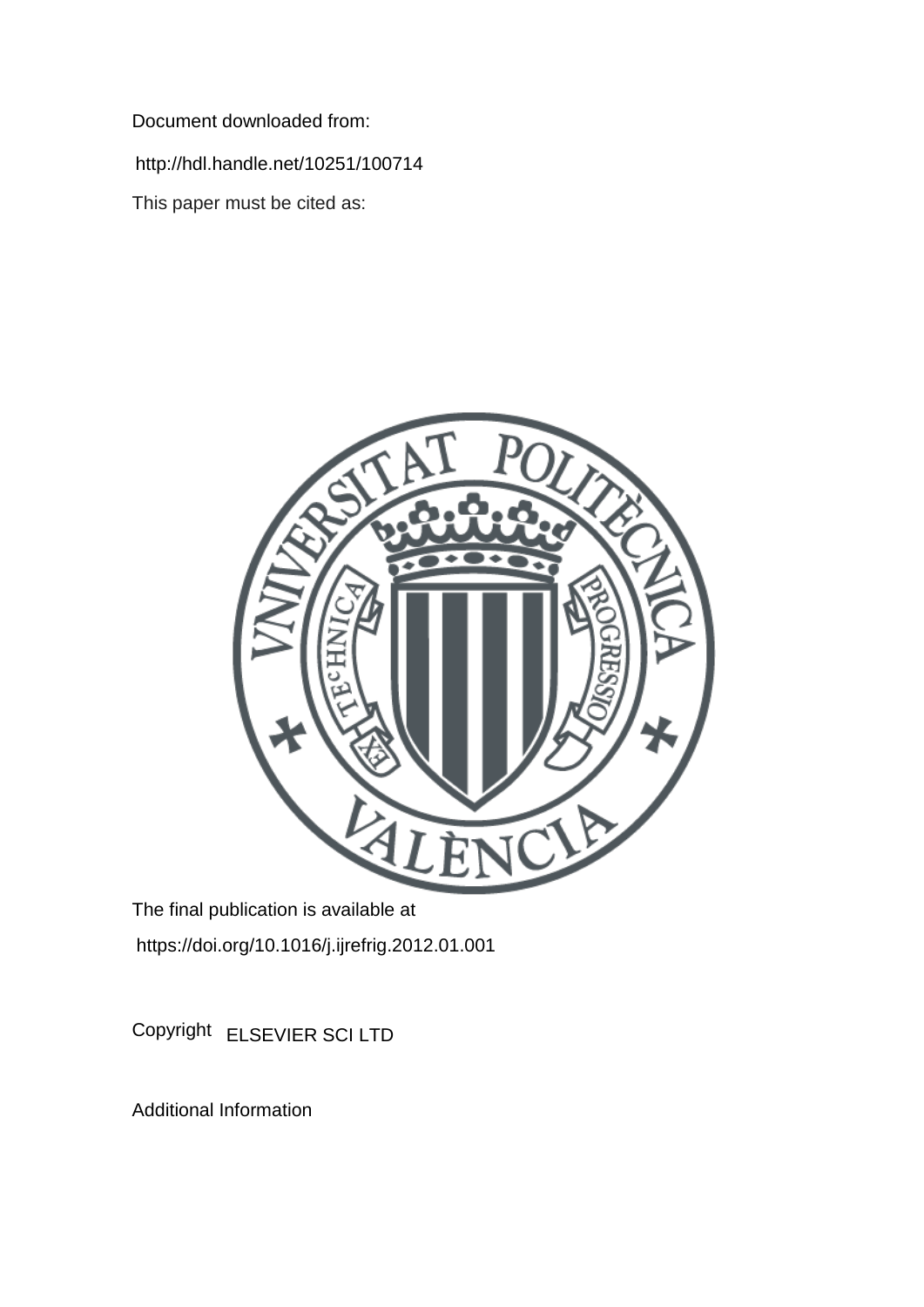# **HCFC-22 replacement with drop-in and retrofit HFC refrigerants in a two-stage refrigeration plant for low temperature**

# *R. Llopis1 \*, E. Torrella2 , R. Cabello1 , D. Sánchez1*

*1 Jaume I University, Dep. of Mechanical Engineering and Construction, Campus de Riu Sec s/n E-12071, Castellón, Spain*

*2 Polytechnic University of Valencia, Dep. of Applied Thermodynamics, Camino de Vera 14, E-46022, Valencia, Spain*

\* Corresponding author: R. Llopis [\(rllopis@emc.uji.es\)](mailto:rllopis@emc.uji.es), Phone: +34 964 72 8136; Fax: +34 964 728106.

#### **ABSTRACT**

The world community has committed to eliminate the HCFC-22 refrigerant to a series of deadlines according to the agreements taken during the  $19<sup>th</sup>$  Montreal Protocol meeting in September 2007. This phase-out, which is already in progress in European Countries, has been accelerated in Article 5 countries. Refrigerant manufactures offer different drop-in refrigerants to replace R22 in existing equipment by non-ozone depleting substances in order to be able to make full use of the remaining life of the plants or different retrofit refrigerants, the use of which implies modifications to the existing systems.

This work aims to contribute to the understanding of the implications of the process of R22 substitution, either with drop-in or retrofitting processes, by presenting a theoretical and experimental analysis of the performance of R22, of two drop-in fluids (R422A, R417B) and a retrofit refrigerant (R404A), in a two-stage vapour compression plant over a wide range of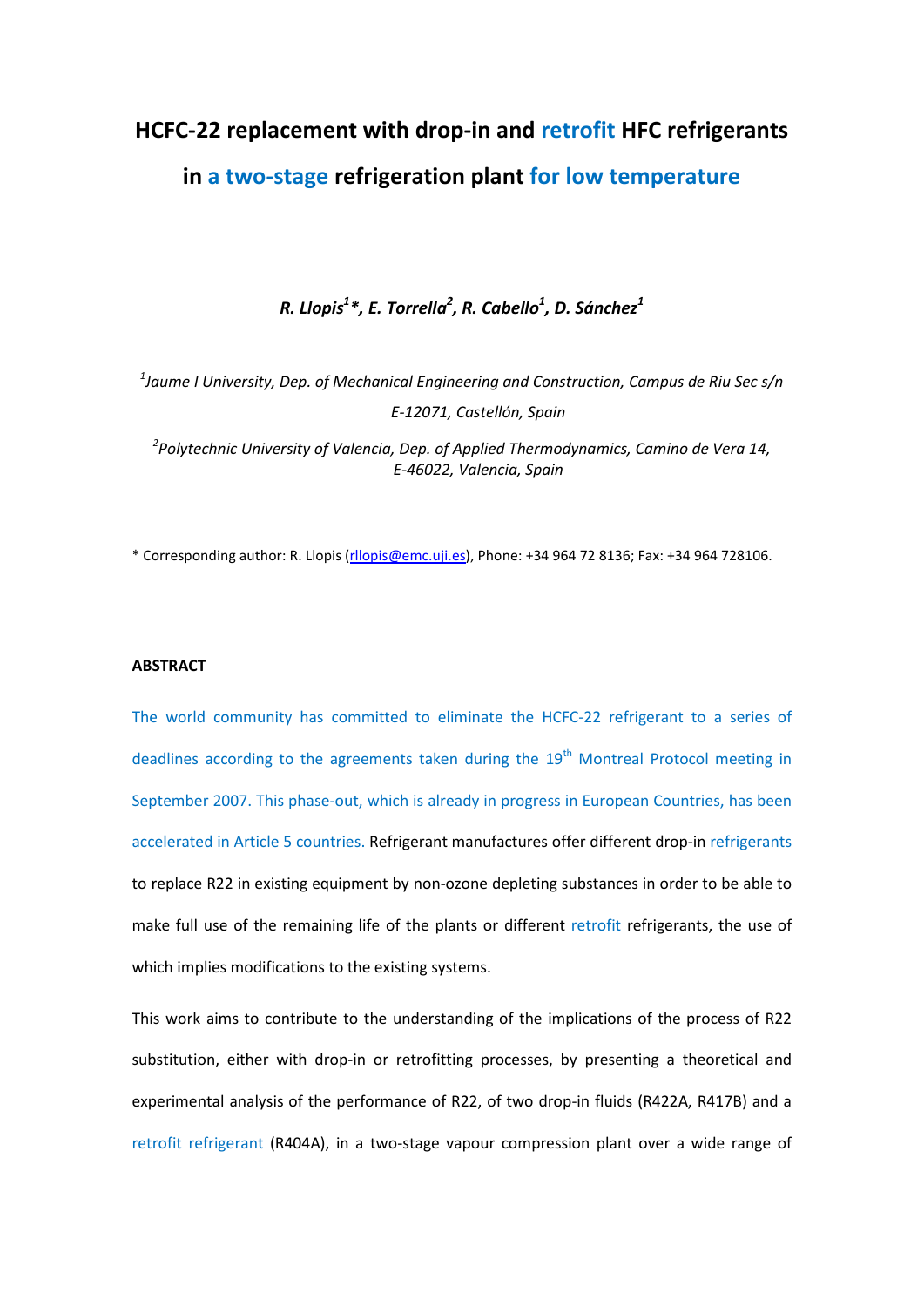evaporating temperatures for a fixed condensing temperature of 40°C. In this communication the main energy parameters, such as cooling capacity and COP are analysed and discussed.

# **KEYWORDS**

R22; R404A; drop-in; substitute; two-stage system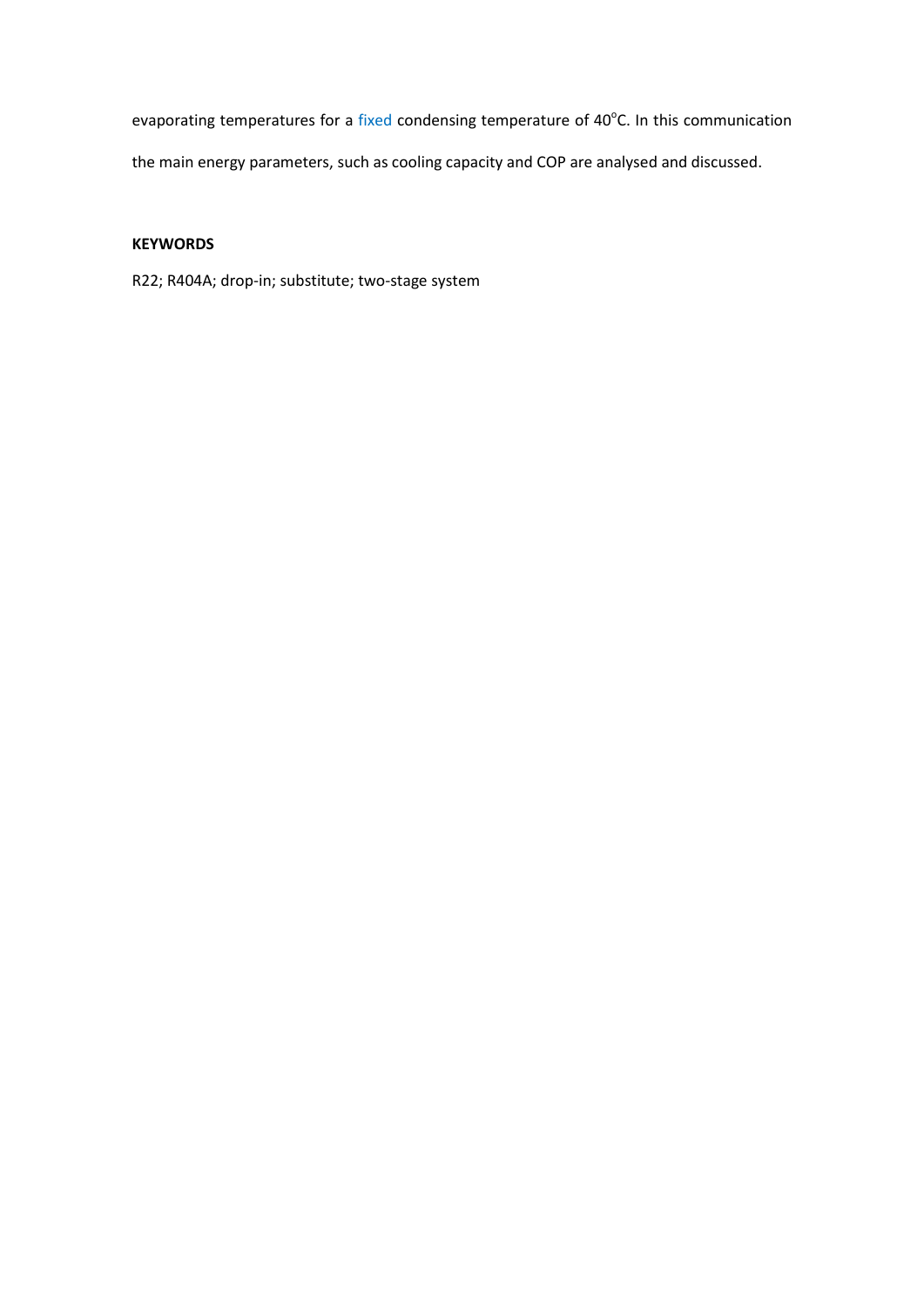# **NOMENCLATURE**

# **Nomenclature**

| GWP                        | Global Warming Potential at 100 years            |  |  |  |
|----------------------------|--------------------------------------------------|--|--|--|
| $\boldsymbol{h}$           | Enthalpy $(kJ·kg-1)$                             |  |  |  |
| $h_{fg}$                   | Latent heat of phase change $(kJ \cdot kg^{-1})$ |  |  |  |
| $\dot m$                   | Refrigerant mass flow rate ( $kg·s^{-1}$ )       |  |  |  |
| $q_o$                      | Specific cooling capacity ( $kJ \cdot kg^{-1}$ ) |  |  |  |
| $\tau$                     | Temperature (°C)                                 |  |  |  |
| ODP                        | <b>Ozone Depletion Potential</b>                 |  |  |  |
| $P_c$                      | Compressor power consumption (kW)                |  |  |  |
| $\dot{Q}_o$                | Cooling Capacity (kW)                            |  |  |  |
| VCC                        | Volumetric Cooling Capacity ( $kJ·m^{-3}$ )      |  |  |  |
| $\dot{V}_G$                | Compressor displacement $(m^3 \cdot s^{-1})$     |  |  |  |
| W                          | Specific compression work $(kJ \cdot kg^{-1})$   |  |  |  |
| <b>Greek symbols</b>       |                                                  |  |  |  |
| $\boldsymbol{\nu}$         | Specific volume $(m^3 \cdot kg^{-1})$            |  |  |  |
| $\varepsilon$              | Subcooler thermal effectiveness                  |  |  |  |
| $\Delta$                   | Increment                                        |  |  |  |
| $\eta_v$                   | Volumetric efficiency                            |  |  |  |
| <b>Subscripts</b>          |                                                  |  |  |  |
| Disc                       | compressor discharge                             |  |  |  |
| $\boldsymbol{H}$           | high-compression stage                           |  |  |  |
| İ                          | intermediate, inlet                              |  |  |  |
| k                          | condensing                                       |  |  |  |
| $\overline{I}$             | saturated liquid                                 |  |  |  |
| $\cal L$                   | low-compression stage                            |  |  |  |
| o                          | evaporating, outlet                              |  |  |  |
| $\boldsymbol{\mathsf{S}}$  | isentropic                                       |  |  |  |
| $\ensuremath{\mathcal{S}}$ | subcooler liquid line                            |  |  |  |
| Sv                         | subcooler vapour line                            |  |  |  |
| subc                       | subcooler                                        |  |  |  |
| suc                        | compressor suction                               |  |  |  |
| $\mathcal V$               | saturated vapour                                 |  |  |  |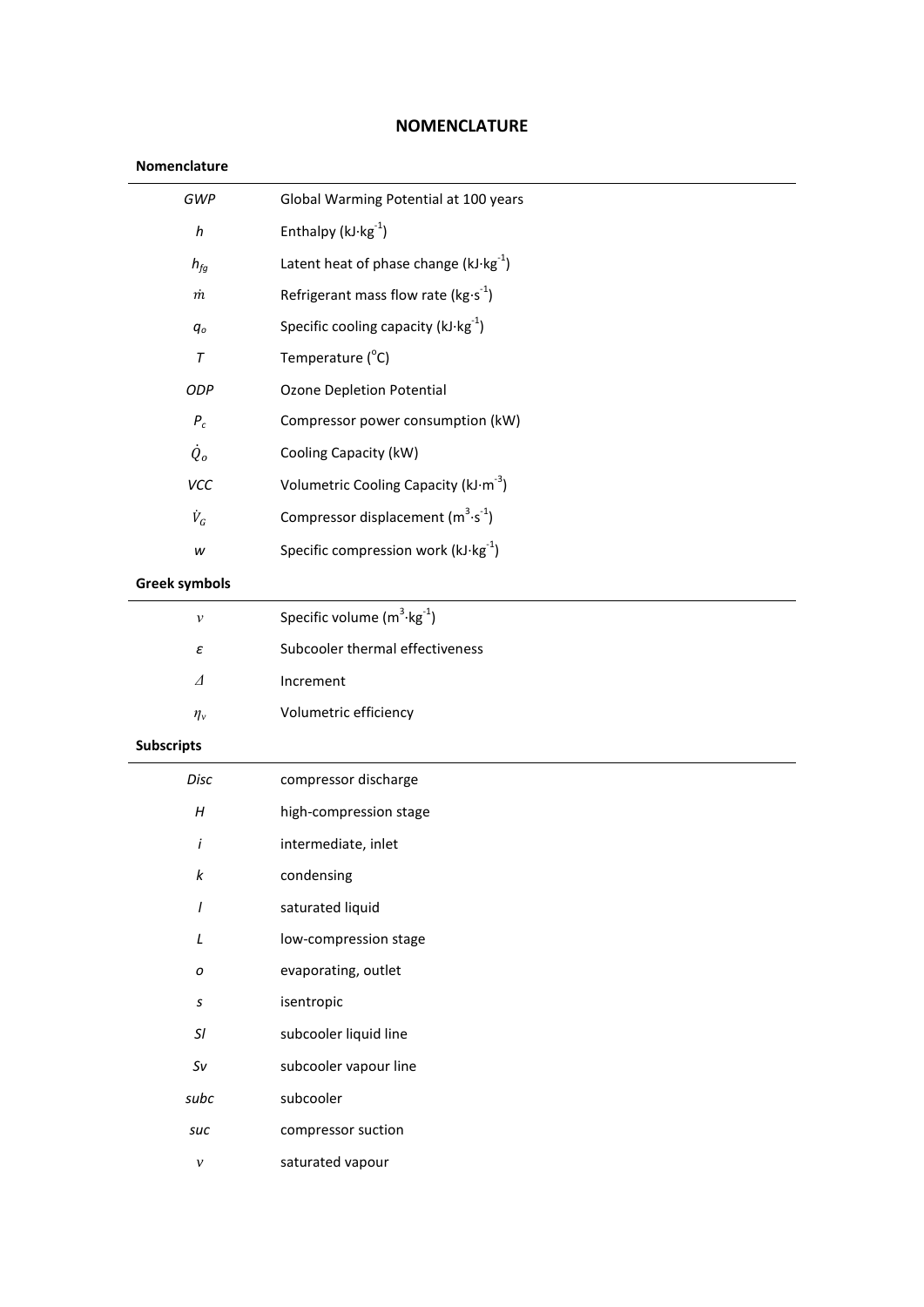## **1. INTRODUCTION**

The world community has committed to eliminate the HCFC-22 refrigerant to a series of deadlines according to the agreements taken during the  $19<sup>th</sup>$  Montreal Protocol meeting in September 2007 [\(UNEP, 2007\)](#page-19-0). The first refers to European countries, where the Regulation CE-1005/2009 has banned the use of virgin HCFC-22 refrigerant as of  $31<sup>st</sup>$  December 2009 and only allows the refilling of existing equipment with this refrigerant up to  $31<sup>st</sup>$  December 2014 if it is recycled. The second is for non-Article 5 countries, which temporal limit is 2020, and finally the 2040 for Article 5 countries. In 2009, this refrigerant, R22, accounted for around 97 per cent of the total amount of HCFC substances used in the refrigeration and air-conditioning sectors [\(UNIDO, 2009\)](#page-19-1) and it is supposed there will be a shortage of this refrigerant in the near future because the accelerated phase out and the need to refill these systems due to maintenance operations.

Given this situation, the accelerated phase-out and the possible shortage of R22, the commercial refrigeration sector working at low evaporating temperatures has three mechanisms available to eliminate this substance, which are schematized in [Figure 1](#page-5-0) [\(Flohr](#page-18-0)  [and Meurer, 2009\)](#page-18-0). First, especially for old equipment with remaining life, a drop-in process is recommended. This involves the pure exchange of the refrigerant without any modifications to the refrigerating plant and keeping the existing lubricant oil. The second option is to undertake a retrofitting process. This is understood as an active adaptation of the refrigeration plant to the new refrigerant, which could also entail the replacement of the lubricant oil, the expansion valves and certain other elements of the system. Finally, the last option, although only possible for new equipment, is to design new plants with long-term refrigerants, such as hydrocarbons, ammonia or carbon dioxide.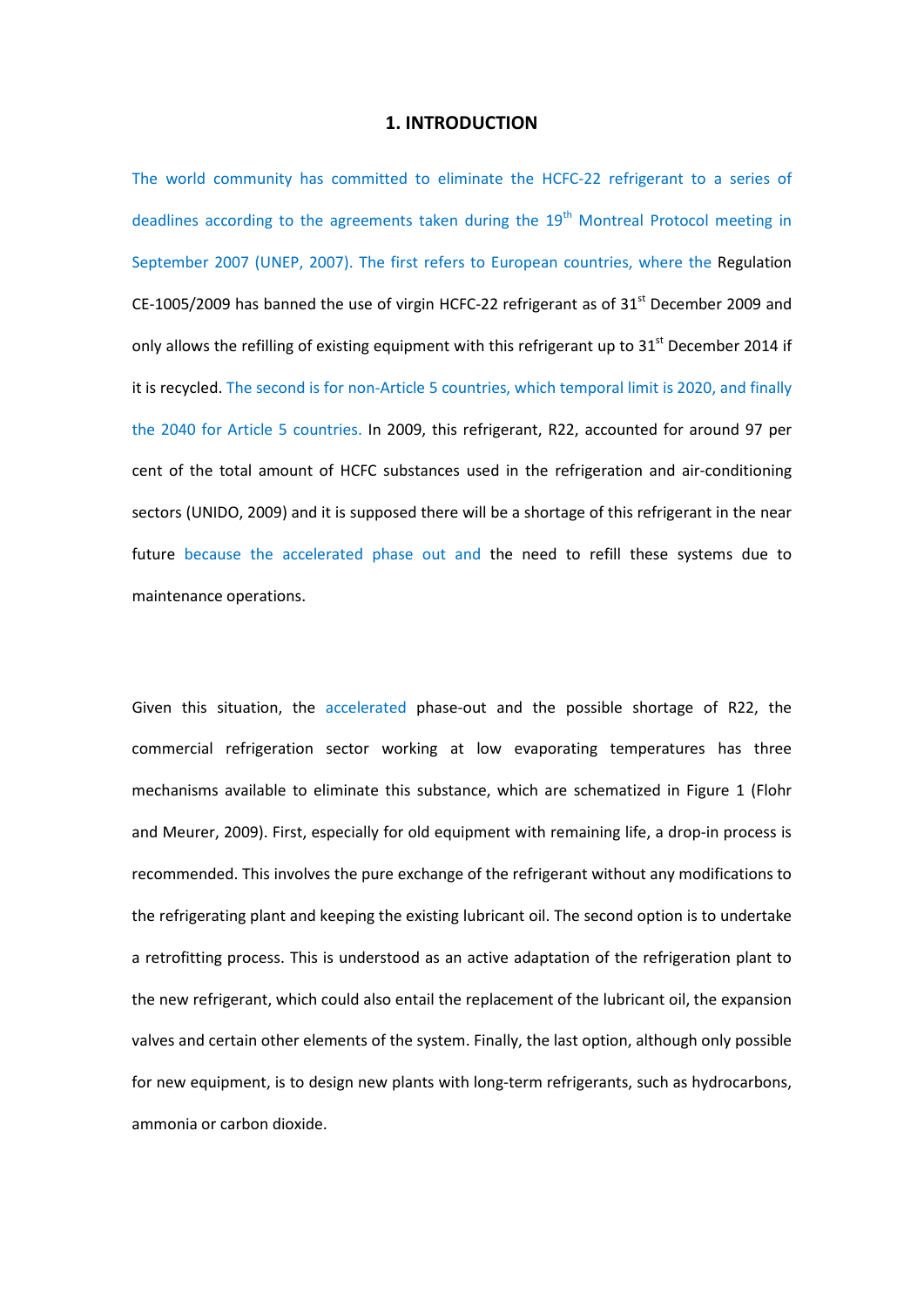#### [\(Flohr and Meurer, 2009\)](#page-18-0)

<span id="page-5-0"></span>In recent years, manufacturers have been developing different chlorine-free drop-in refrigerant mixtures to substitute R22 in order to exhaust the remaining life of existing refrigerating equipment with only minor modifications [\(Figure 1\)](#page-5-0). In air conditioning, R422D and R417A are two of the most widely recommended fluids, which were analysed by Fernández-Seara *et al.*[\(2010\)](#page-18-1), Rosato *et al.* [\(2009\)](#page-18-2), Aprea *et al.* [\(2004\)](#page-18-3) and Torrella *et al.* [\(2010\)](#page-19-2). In refrigeration at low temperatures, however, two of the most frequently recommended drop-in fluids are R422A and R417B, which correspond to ternary blends of R134a, R125 and different hydrocarbons (iso-butane for R422A and n-butane for R417B) in order to improve the oil mixing behaviour with mineral (MO) lubricants. These last refrigerants were designed in order to match as far as possible the typical properties of R22. However, according to the manufacturers, reductions in capacity and COP can be expected, depending on the refrigeration system. This claim was verified by Arora and Sachdev [\(2009\)](#page-18-4) using a theoretical approach. Regarding the retrofit R22 substitutes, the options are R404A and R507A, which are also blends of chlorine-free substances, although they are not compatible with MO lubricants. It is therefore necessary to substitute the existing lubricant by polyol-esters (POE) oils. The performance of these last refrigerants, R404A and R507A, is similar [\(Llopis et al., 2010\)](#page-18-5).

This communication intends to contribute to the experimental research on the process of substituting R22 in existing equipment for low temperature applications by chlorine-free refrigerants. Accordingly, here a theoretical and experimental approach is used to compare the process of substituting R22 by two drop-in substances, R417B and R422A, and by a retrofit refrigerant, R404A. The evaluation was conducted with a two-stage vapour compression plant driven by a compound compressor for a wide range of evaporating and condensing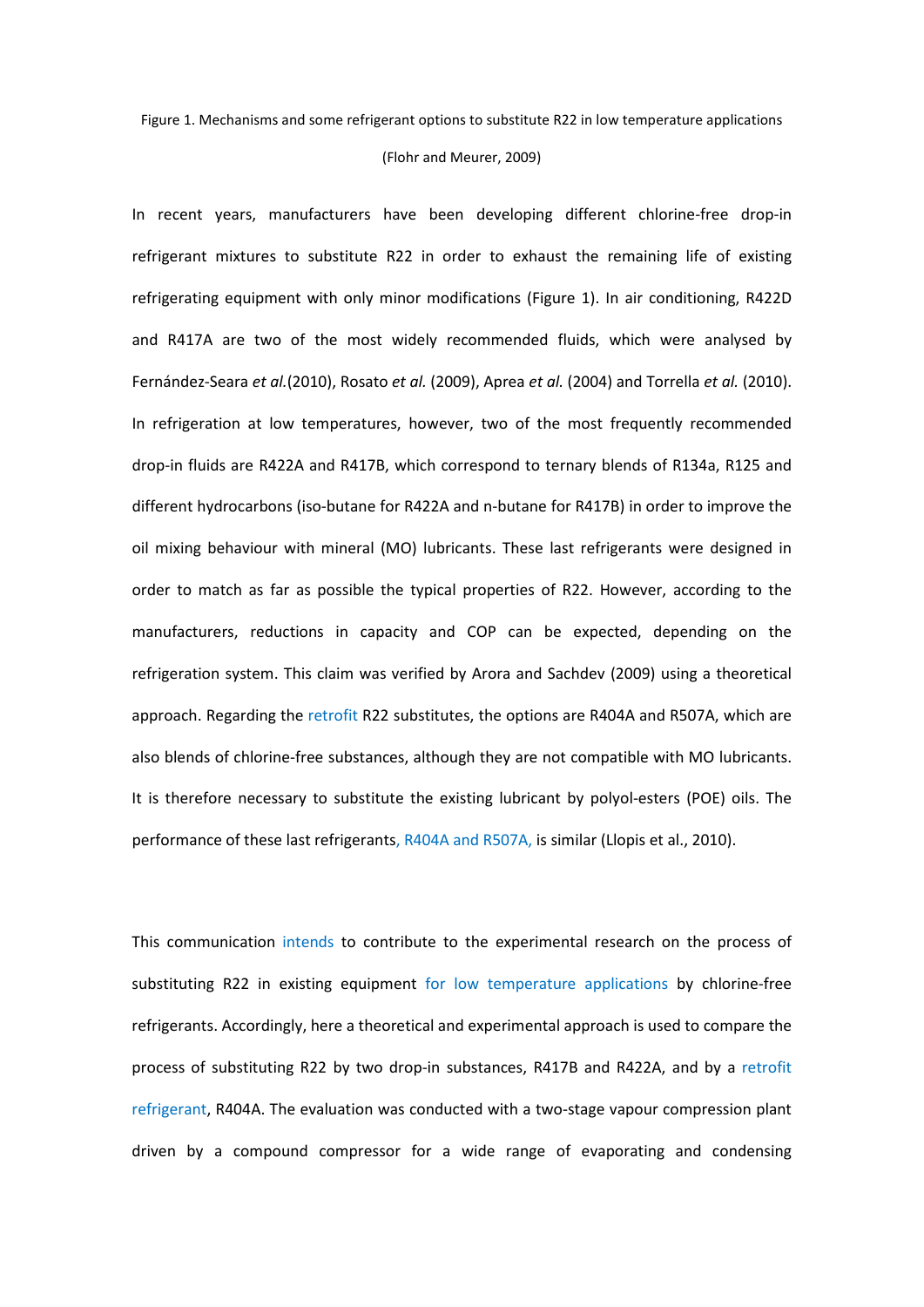temperatures [\(Llopis et al., 2010;](#page-18-5) [Llopis et al., 2011;](#page-18-6) [Torrella et al., 2009\)](#page-19-3) by comparing the performance of the thermodynamic cycle. In the communication, the main energy parameters, i.e. capacity and COP, are discussed and analysed.

## **2. THERMODYNAMIC PROPERTIES OF THE REFRIGERANTS**

Drop-in fluids are designed to match performance characteristics of the refrigerant they are to substitute as closely as possible and the retrofit refrigerants are able to operate in existing plants provided some modifications of different elements in the plants. For the R22 substitute fluids considered in this work (R422A, R417B and R404A), whose composition and main thermodynamic properties are presented in [Table 1](#page-7-0) and their P-h diagrams i[n Figure 2,](#page-7-1) all have a slightly higher pressure for a given phase change temperature than R22, the total compression ratios being similar. One difference is that the substitutes have a temperature glide, which makes them unsuitable for flooded evaporators, although R404A has proved to be applicable [\(Barreau M. et al., 1996\)](#page-18-7). Another important difference is that there is an important reduction in the latent heat of phase change (*hfg*) compared to R22, which will tend to reduce the capacity provided by the plants. However, the specific volume at suction is reduced for all of them, which will compensate for the reduction in the latent heat of phase change.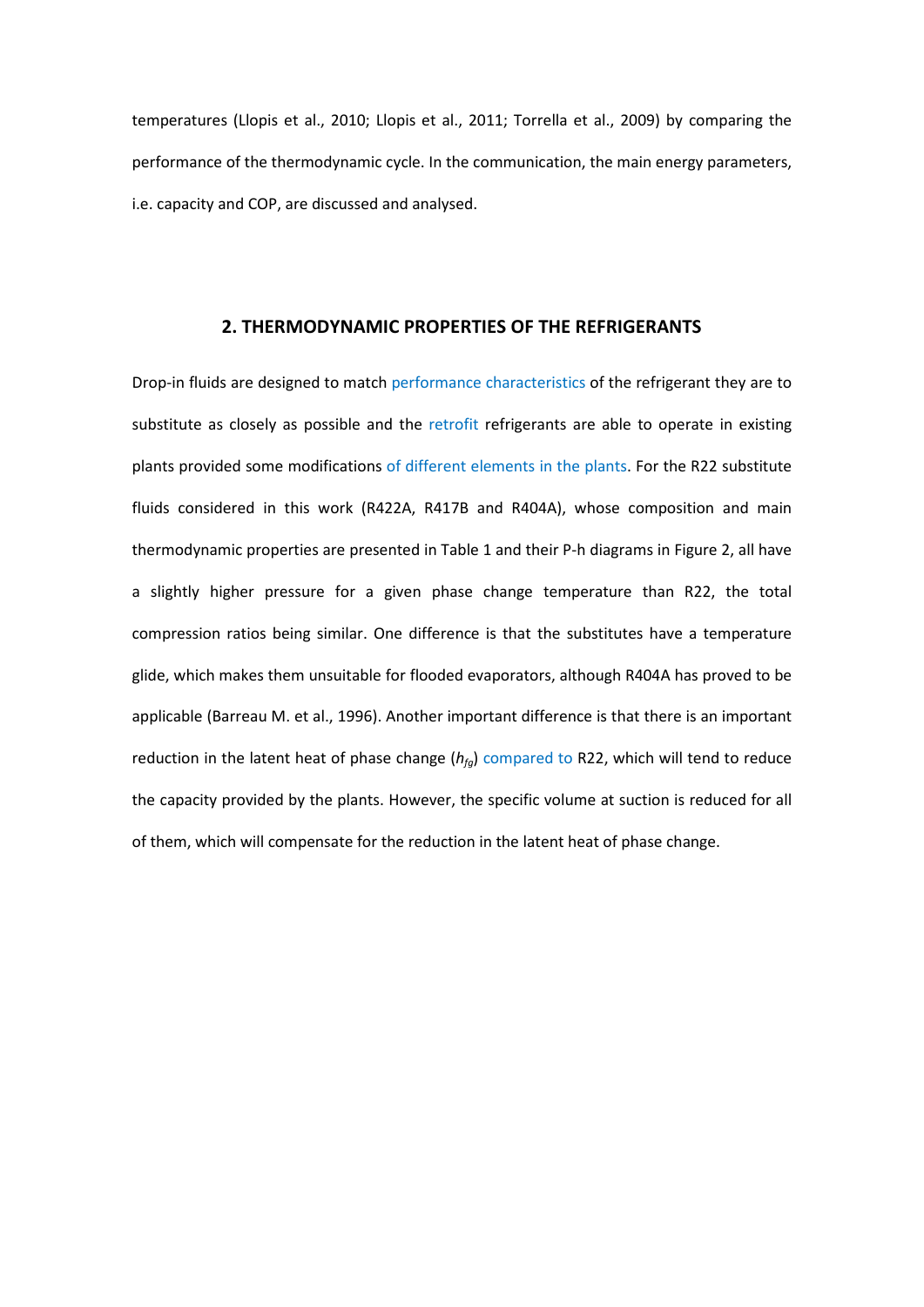|                                                                      | R <sub>22</sub> | R422A          | R417B          | R404A          |
|----------------------------------------------------------------------|-----------------|----------------|----------------|----------------|
| Composition (%wt)                                                    | <b>R22</b>      | R125<br>85.10  | 79.00<br>R125  | 44.00<br>R125  |
|                                                                      |                 | 11.50<br>R134a | 18.25<br>R134a | 4.00<br>R134a  |
|                                                                      |                 | R600a<br>3.40  | 2.75<br>R600   | 52.00<br>R143a |
| Molecular weight $(g \cdot mol^{-1})$                                | 86.47           | 113.60         | 113.07         | 97.60          |
| Normal boiling point (°C)                                            | $-40.81$        | $-44.03$       | $-41.51$       | $-46.2$        |
| Critical temperature (°C)                                            | 96.14           | 71.73          | 75.18          | 71.0           |
| Glide <sup>*</sup> $(^{\circ}C)$                                     | $\mathbf 0$     | 2.46           | 3.43           | 0.75           |
| $h_{fa}$ (T = -30 <sup>o</sup> C)                                    | 226.81          | 167.44         | 172.70         | 189.51         |
| $h_{fg}$ (T = 40°C)                                                  | 166.60          | 104.80         | 111.17         | 120.26         |
| $v_{\text{sat vapor}}$ (T=-30°C) (m <sup>3</sup> ·kg <sup>-1</sup> ) | 0.1355          | 0.0863         | 0.0974         | 0.0948         |
| ODP                                                                  | 0.05            | 0              | $\mathbf 0$    | $\mathbf 0$    |
| GWP <sub>100 years</sub>                                             | 1810            | 3100           | 3027           | 3921           |
| Safety group (ISO 817:2005)                                          | A1              | A1             | A1             | A1             |

\* Glide evaluated at saturation temperatures under standard atmosphere pressure (101.325kPa)

<span id="page-7-0"></span>Table 1. Physical, environmental and safety characteristics of the refrigerants ( [Calm and Houranhan,](#page-18-8) 

[2007;](#page-18-8) [Lemmon et al., 2007\)](#page-18-9)

#### Figure 2. Pressure-enthalpy diagram of the R22 and the substitutes

<span id="page-7-1"></span>To analyse what the variations in capacity and *COP* will be when replacing R22 by the substitute fluids, the Refprop database [\(Lemmon](#page-18-9) *et al.*, 2007) was used to evaluate the theoretical volumetric cooling capacity (*VCC*) (Equation 1) and *COP* (Equation 2) of the twostage vapour compression cycle with a subcooler used in the experimental evaluation [\(Torrella](#page-19-3)  *et al.*[, 2009\)](#page-19-3) [\(Figure 5\)](#page-10-0). The following assumptions were made: saturated conditions at the exit of the evaporator, condenser and subcooler; ideal compression processes; an inter-stage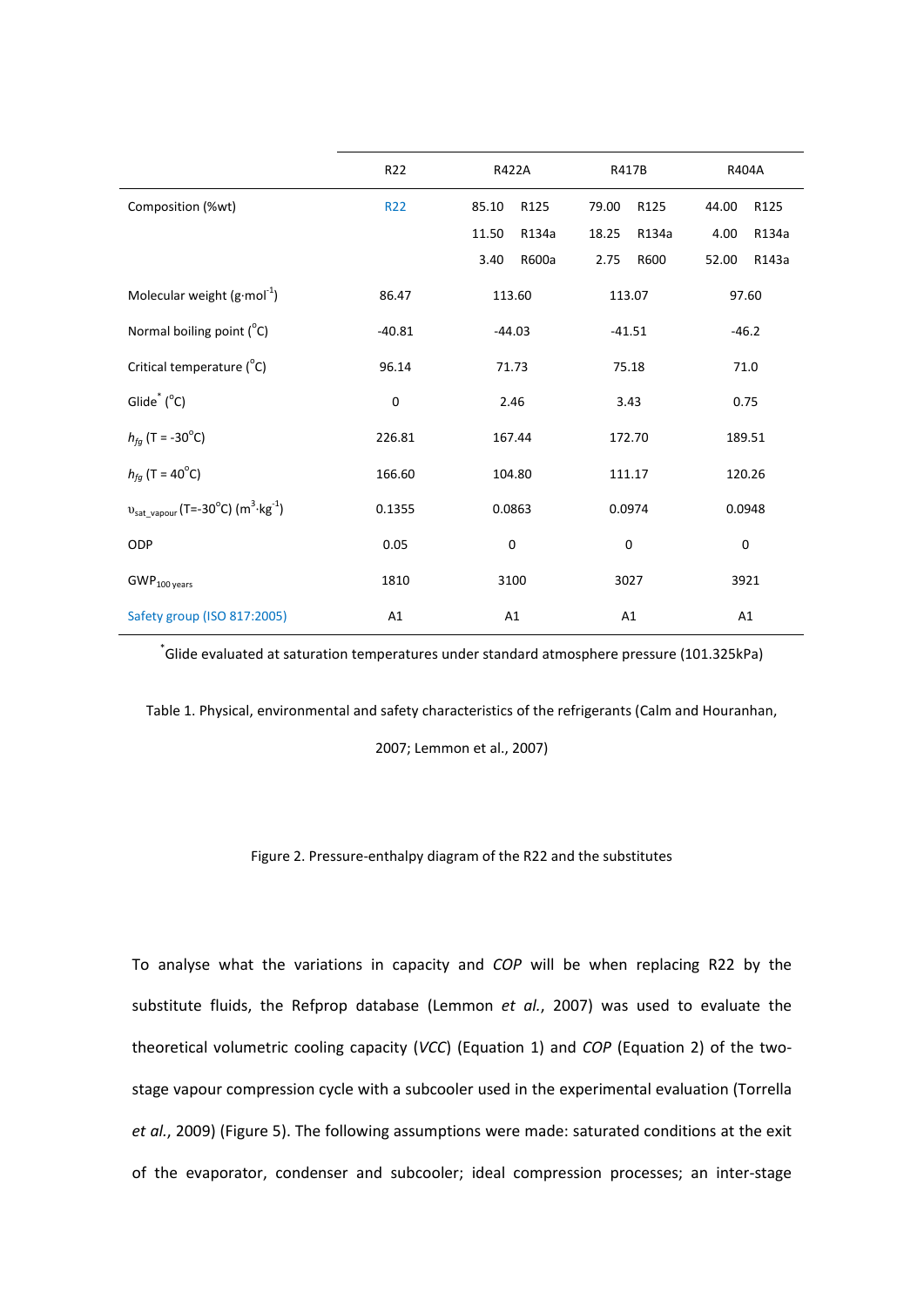pressure equal to the geometric pressure between condensation and evaporation; and a constant thermal effectiveness of the subcooler of 80%. Where  $h_l$  and  $h_v$  are the enthalpies of saturated liquid and vapour at the corresponding temperature,  $\varepsilon$  is the thermal effectiveness of the subcooler, *υ<sup>v</sup>* is the specific volume of saturated vapour, and *ws* is the specific isentropic compression work at the low and high compression stages.

$$
VCC = \frac{q_o}{v_v|_{To}} = \frac{h_l|_{Tk} \cdot (\varepsilon - 1) - \varepsilon \cdot h_l|_{Ti} + h_v|_{To}}{v_v|_{To}}
$$
\n
$$
(1)
$$

$$
COP = \frac{q_o}{w_s} = \frac{h_l|_{Tk} \cdot (\varepsilon - 1) - \varepsilon \cdot h_l|_{Ti} + h_v|_{To}}{w_{s,L} + \frac{h_v|_{Ti} + h_l|_{Tk} \cdot (\varepsilon - 1) - h_l|_{Ti}}{h_v|_{Ti} - h_l|_{Tk}} \cdot w_{s,H}
$$
(2)

The results are presented in [Figure 3](#page-8-0) for the *VCC* and in [Figure 4](#page-8-1) for the *COP*, for three evaporating levels for a fixed condensing pressure of 40°C. The percentage reduction of these parameters with regard to the R22 values is also specified.

<span id="page-8-0"></span>Figure 3. Theoretical VCC of the ideal two-stage cycle ( $T_k = 40^\circ C$ )

Figure 4. Theoretical COP of the ideal two-stage cycle 
$$
(T_k = 40^{\circ}C)
$$

<span id="page-8-1"></span>Regarding the capacity ([Figure 3\)](#page-8-0), substitution of R22 with R404A always entails an increase in capacity, with R417B always a reduction and with R422A a slight increase. However, when analysing the theoretical COP [\(Figure 4\)](#page-8-1), an important reduction is always detected for the three substitute fluids. Nonetheless, all these parameters have been obtained with a theoretical analysis, and no real effects of the compressor have been taken into account. In addition, the refrigerant manufacturers state that the performance of R22 substitutes might differ depending on the refrigeration system being analysed. Accordingly, this evaluation has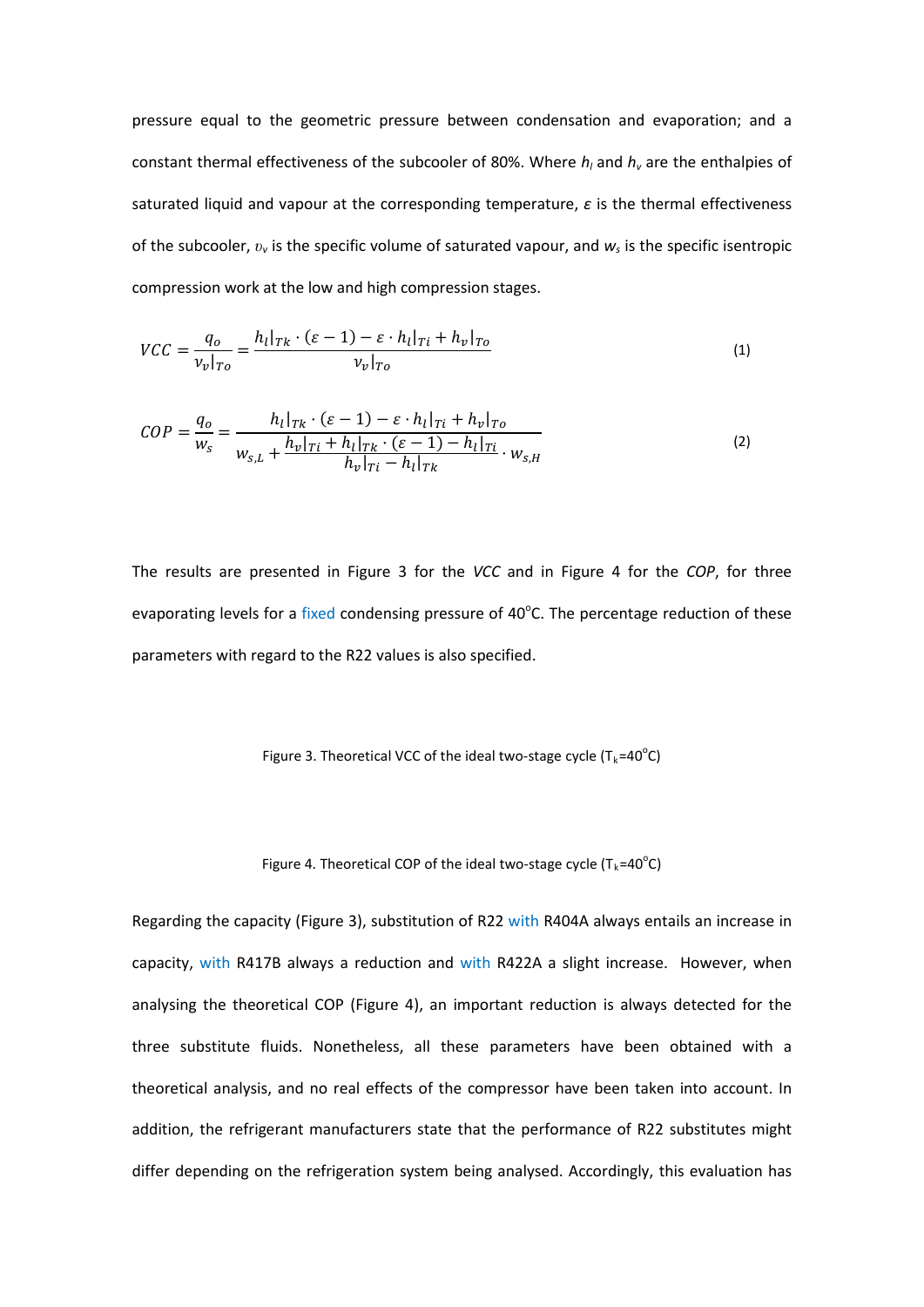been completed with the experimental analysis of the refrigeration plant, which is detailed in

Section 4.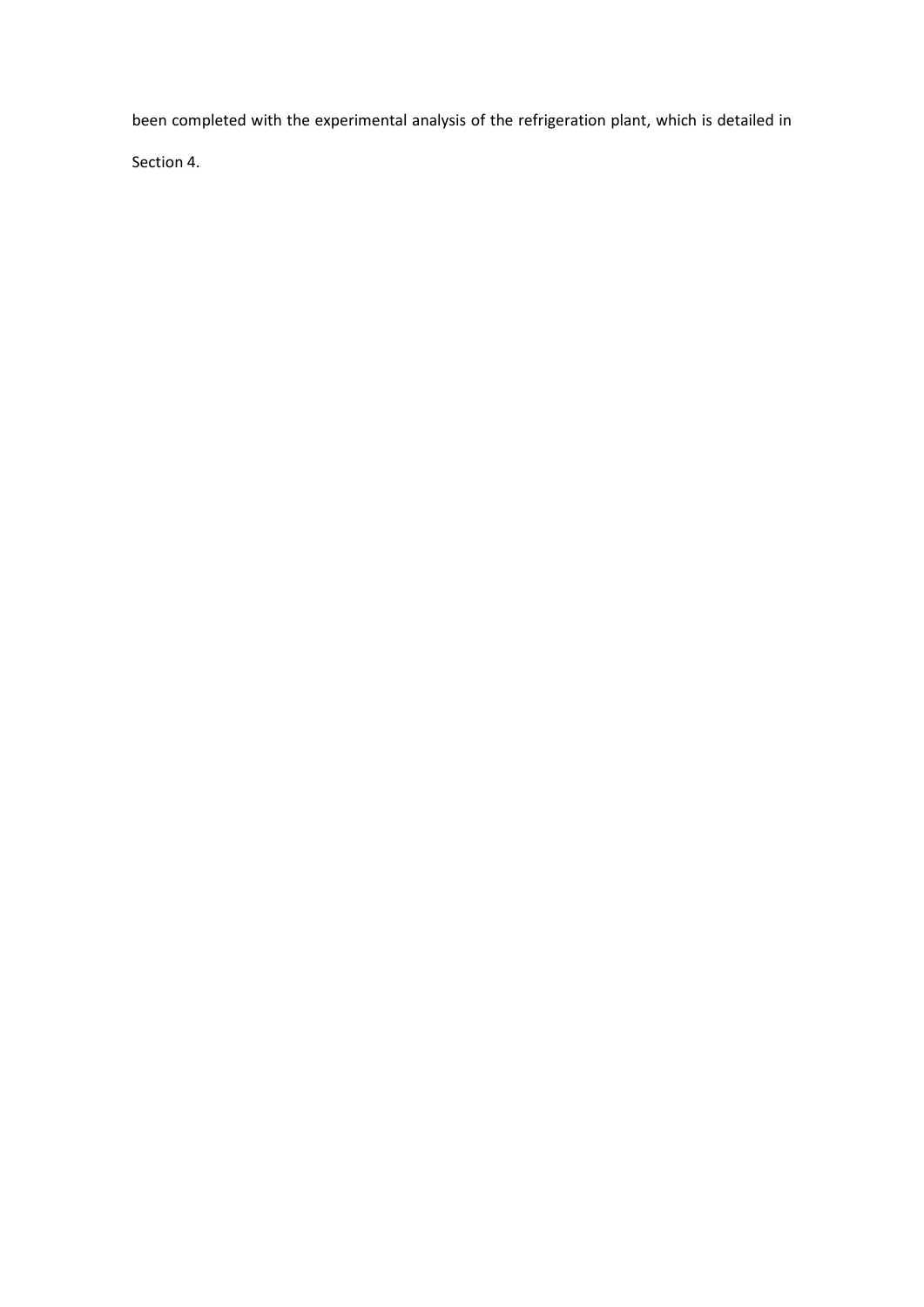#### **3. EXPERIMENTAL FACILITY AND MEASUREMENT TESTS**

#### **3.1. Experimental test plant**

The experimental plant used for the energy evaluation of the four fluids corresponds to a twostage refrigeration plant, which was initially designed for operation with R22 [\(Llopis](#page-18-5) *et al.*, [2010;](#page-18-5) [Torrella](#page-19-3) *et al.*, 2009). A schematic diagram of the plant is shown in [Figure 5.](#page-10-0) The compressor is a two-stage 4kW semihermetic compound compressor; condenser, evaporator and subcooler are brazed-plate heat exchangers; the evaporating process is controlled by a thermostatic expansion valve with external equalization and the subcooling process with a thermostatic expansion valve.

Figure 5. Schematic diagram of the plant

<span id="page-10-0"></span>The plant is fully instrumented with 17 T-type thermocouples  $(\pm 0.1^{\circ}C)$ , 10 pressure gauges  $(±0.1$  bar at low pressure and  $±0.3$ bar at medium and high pressure), two Coriolis mass flow meters (±0.22% of reading) to measure refrigerant mass flow rate, two magnetic volumetric flow meters (±0.33% of reading) to measure volumetric flow rates of secondary fluids and a digital wattmeter (±0.5% of reading) to measure the power consumption of the compressor. The heat transfer rates in the evaporator and condenser were validated with the heat transferred by the secondary fluids, which are a (50/50% by vol.) water/ethylene-glycol mixture in the evaporator and water in the condenser. The refrigerant properties were evaluated with the Refprop database.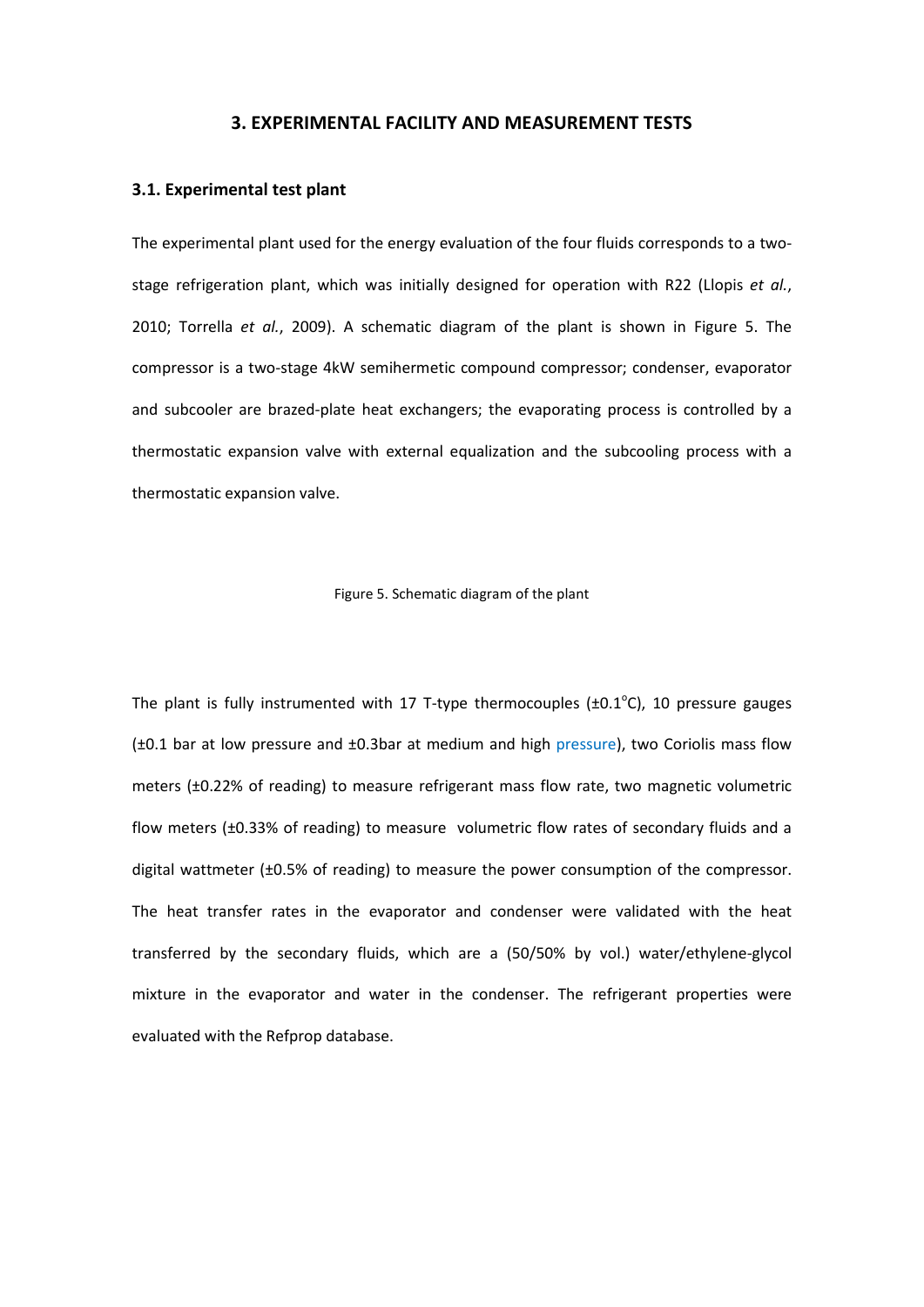#### **3.2. Test procedures and measurements**

The objective of the evaluation was to study the energy performance of the refrigerants when operating at the same evaporating and condensing temperatures, by performing a thermodynamic cycle analysis. Accordingly, the base of comparison recommended by Radermacher and Hwang [\(2005\)](#page-18-10) was followed. This criterion considered the condensing temperature for a vapour quality in the condenser of 50% and the evaporating temperature corresponding to the mean enthalpy value in this heat exchanger, that is, the average enthalpy of the refrigerant at the inlet and outlet of the evaporator. Considering this criterion, the four refrigerants were evaluated in a wide range of evaporating temperatures for a fixed condensing temperature of  $40^{\circ}$ C while keeping the compressor speed at its nominal value (1450 rpm). The condensing level was achieved by adjusting the inlet temperature of the cooling water to the condenser. The refrigerants were all tested using POE lubricant oil (viscosity index 120).

Regarding the operation of the plant with the refrigerants, for the drop-in fluids (R422A, R417B) the only modification carried out was the adjustment of the thermal expansion valves in order to obtain the same degree of superheat at the evaporator as that of R22, based on dew-point temperature. For R404A, however, the two R22 expansion valves were replaced by equivalent valves for the new refrigerant. The entire tests with the substitute refrigerants were repeated twice with no appreciable variations in the energy performance.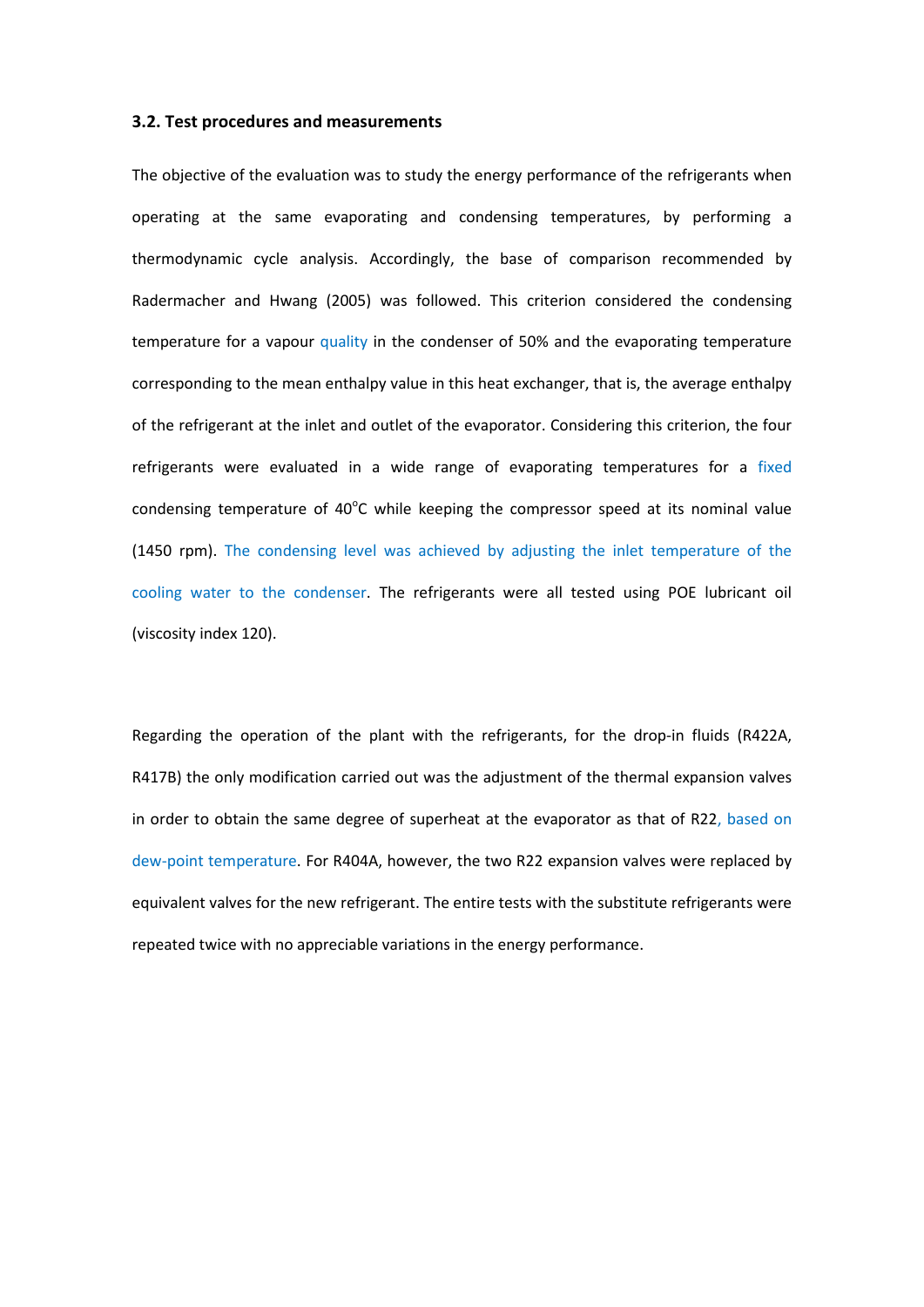#### **4. ENERGY COMPARISON AND DISCUSSION**

This section presents and analyses the experimental results of the evaluation of R22 with some possible substitutes for low evaporating temperatures, namely, the drop-in fluids R422A and R417B and the retrofit refrigerant substitute R404A. The evaluation covers an evaporating temperature range from -31 to -17 $^{\circ}$ C for a fixed condensing temperature of 40 $^{\circ}$ C. The discussion focuses on the main energy parameters, i.e., the cooling capacity of the plant  $(\dot{Q}_o)$ and Coefficient Of Performance (*COP*).

## **4.1. Cooling Capacity**

The cooling capacity of the two-stage plant can be evaluated with Equation 3, as a product of the refrigerant mass flow rate through the evaporator  $(m<sub>o</sub>)$  and the specific refrigerating effect  $(q<sub>o</sub>)$ . This last parameter can be expressed as the difference in enthalpy at the exit of the evaporator ( $h_{o,o}$ ) and at the exit of the condenser ( $h_{k,o}$ ) plus the increment in enthalpy due to the liquid subcooling at the subcooler  $(\Delta h_{subc})$ .

$$
\dot{Q}_o = \dot{m}_o \cdot q_o = \dot{m}_o \cdot (h_{o,o} - h_{k,o} + \Delta h_{\text{subc}})
$$
\n(3)

If the terms in Equation 3 are analysed, the refrigerant mass flow rate through the evaporator can be expressed with Equation 4, as a quotient of the volumetric efficiency at the low-stage  $(\eta_{v,L})$  and the specific suction volume at the low-stage ( $v_{succ,L}$ ) multiplied by the compressor's displacement at the low-stage  $(\dot{v}_{G,L})$  that is a constant parameter for all the refrigerants.

$$
\dot{m}_o = \frac{\eta_{v,L}}{\nu_{suc,L}} \cdot \dot{V}_{G,L} \tag{4}
$$

The experimental measurements of the refrigerant mass flow rate through the evaporator are presented in [Figure 6.](#page-13-0) As can be observed, with the three substitute refrigerants, there is an important incremental difference in the refrigerant mass flow rate. This difference can be caused by either the specific suction volume or the volumetric efficiency at the low-stage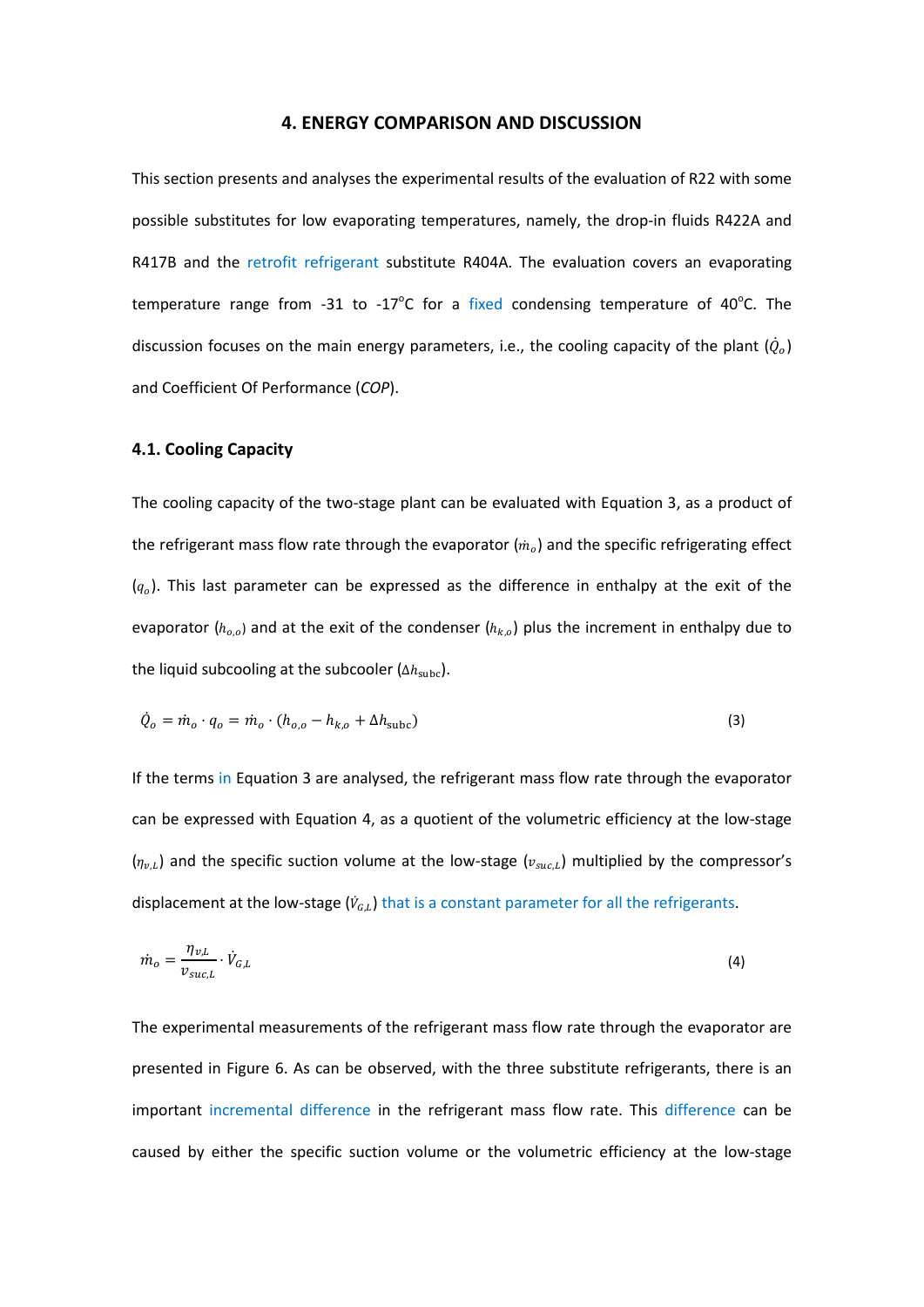(Equation 4). The volumetric efficiency for the three refrigerants, however, remains equivalent (variation less than 10%). The main reason for this incremental difference being the high reduction in the specific suction volume with the new refrigerants, as presented in [Table 1.](#page-7-0) This incremental difference in the refrigerant mass flow rate will trend to compensate for the reduction in the latent heat of phase change of the new refrigerant in terms of capacity.

# Figure 6. Evaporator refrigerant mass flow rate. (T<sub>k</sub>=40<sup>o</sup>C)

<span id="page-13-0"></span>If the specific refrigerating effect in the evaporator is itemized, as presented by Equation 5, it can be expressed as the difference in enthalpy of the refrigerant at the exit of the evaporator and at the exit of the condenser, plus the increment in enthalpy due to the subcooling process. This last parameter depends on the thermal effectiveness of the subcooler  $(\varepsilon)$  and the difference in enthalpy of the saturated liquid at the condensing and inter-stage temperatures.

$$
q_o = h_{o,o} - h_{k,o} + \varepsilon \cdot (h_l|_{Tk} - h_l|_{Ti})
$$
\n(5)

The enthalpy values are properties of the refrigerant, although the thermal effectiveness of the subcooler depends on the heat transfer coefficients of each refrigerant and could present variations. The experimental measurements are presented in [Figure 7](#page-13-1) for the specific refrigerating effect and in [Figure 8](#page-13-2) for the thermal effectiveness of the subcooler.

<span id="page-13-1"></span>Figure 7. Specific refrigerating effect ( $T_k = 40^{\circ}C$ )

<span id="page-13-2"></span>Figure 8. Subcooler thermal effectiveness (T<sub>k</sub>=40<sup>o</sup>C)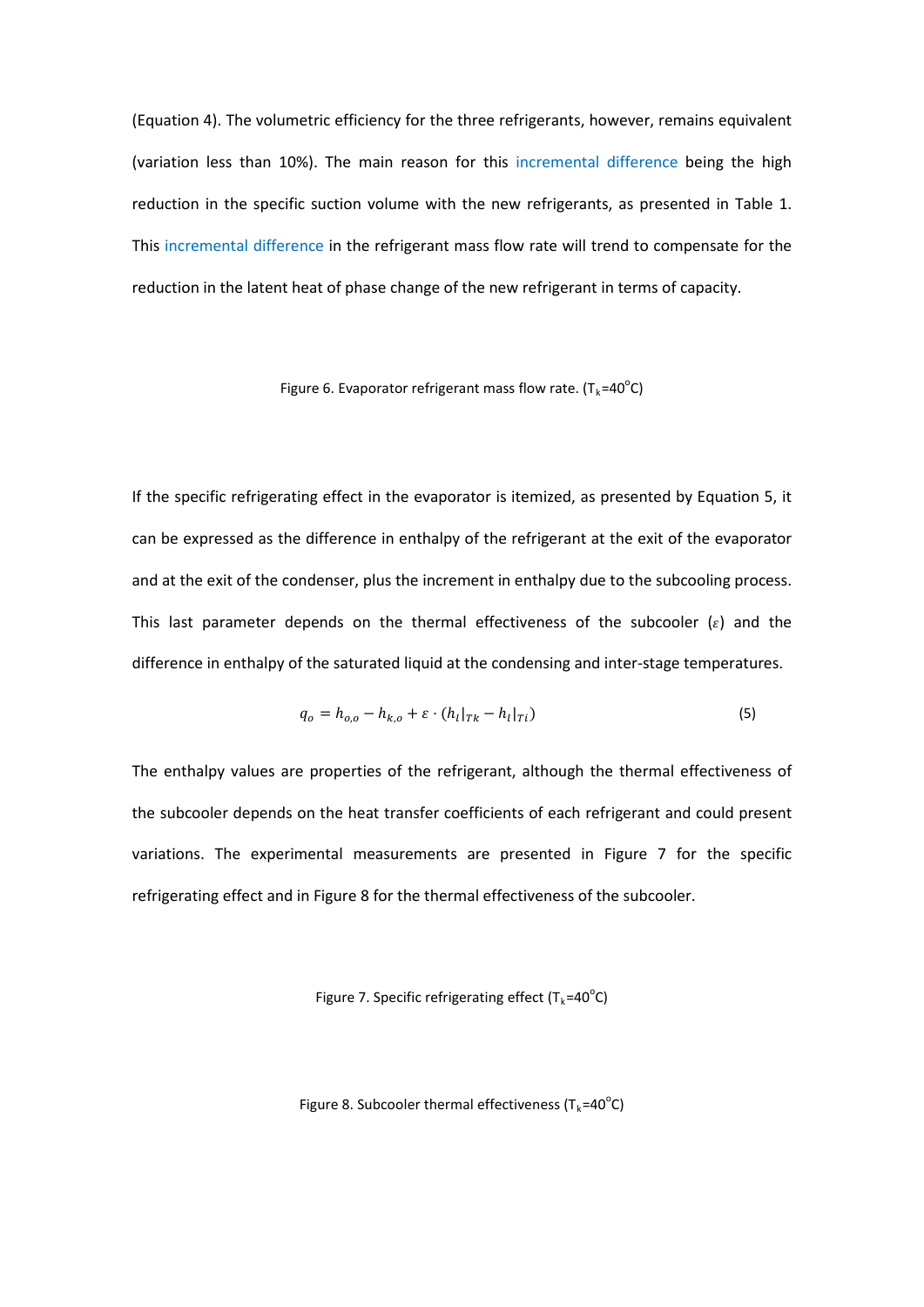As can be analysed in [Figure 7,](#page-13-1) there is an important reduction in the specific refrigerating effect for the three refrigerant substitutes, as expected by their P-h diagram [\(Figure 2\)](#page-7-1), especially for the drop-in fluids. This term includes the difference in enthalpy due to the subcooling process ( $\Delta h_{\text{subc}}$ ), which depends on the thermal effectiveness of the subcooler, which presents important variations [\(Figure 8\)](#page-13-2). It needs to be highlighted that the thermal effectiveness of the subcooler is reduced for the three substitutes, especially for R404A.

Finally, in [Figure 9,](#page-14-0) the measured capacity is presented for all the refrigerants for a fixed condensing temperature of 40 $^{\circ}$ C with a measurement uncertainty of 3.2%. As can be observed, with regard to the performance of R22, with the drop-in fluids there is an important reduction in capacity, whereas for R404A there is an increase in capacity, especially at high evaporating temperatures. These trends are in agreement with the theoretical analysis presented in [Figure](#page-8-0)  [3.](#page-8-0) For the case of R404A, the reduction in the latent heat of phase change is compensated by the incremental difference in the refrigerant mass flow rate. However, with the drop-in fluids, the increment in the refrigerant mass flow rate is not capable of compensating entirely for this reduction.

Figure 9. Cooling capacity ( $T_k = 40^{\circ}C$ )

#### <span id="page-14-0"></span>**4.2. COP**

Finally, the most important energy parameter of the refrigerating plant is the *COP*. This can be evaluated with Equation 6, where  $(\dot{Q}_o)$  is the cooling capacity of the cycle, which has been analysed previously, and  $(P<sub>c</sub>)$  is power consumption of the compressor, which is measured in the plant.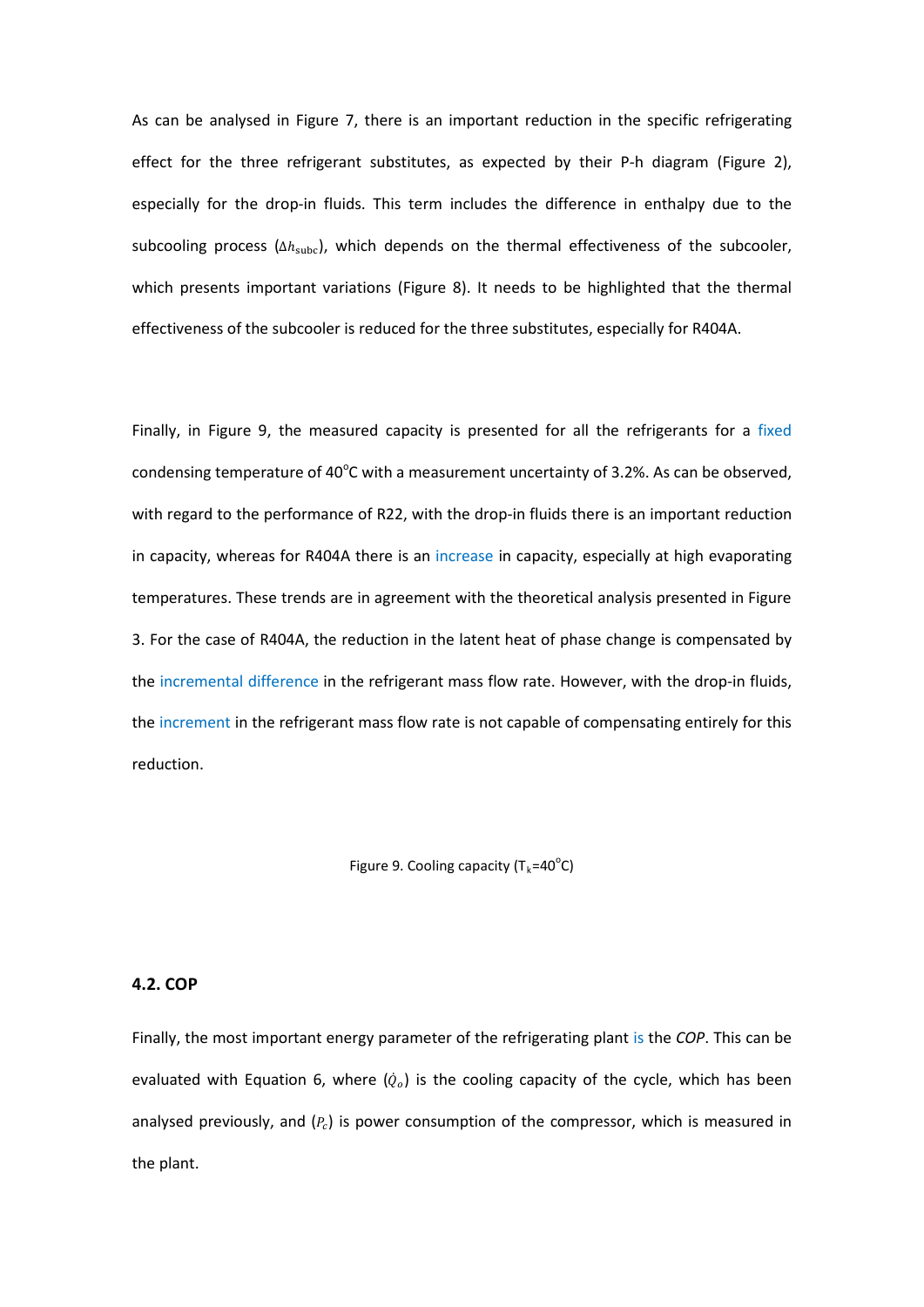$$
COP = \frac{\dot{Q}_o}{P_c} \tag{6}
$$

[Figure 10](#page-15-0) shows the experimental evolutions of the *COP* reached by each refrigerant for operation at a fixed condensing temperature of 40°C, with a measurement uncertainty of 3.3%.

# Figure 10. COP ( $T_k = 40^\circ C$ )

<span id="page-15-0"></span>As can be observed, there is an important reduction in the *COP* reached by the refrigerant substitutes, which is greater than that obtained with a theoretical analysis. For operation at an evaporating temperature of -30 $^{\circ}$ C and a condensing temperature of 40 $^{\circ}$ C, the experimental reductions with regard to R22 *COP*s are -26.0% for R422A, -21.6% for R417B and -20.9 for R404A, whereas the theoretical reductions at the same evaporating and condensing levels were -14.0% for R422A, -12.7% for R417B and -10.1 for R404A. The reason of these differences, as analysed before, mainly depend on the reduction of the cooling capacity and the increase of the power consumption of the compressor for the drop-in refrigerants, and the increase of power consumption of the compressor for the R404A.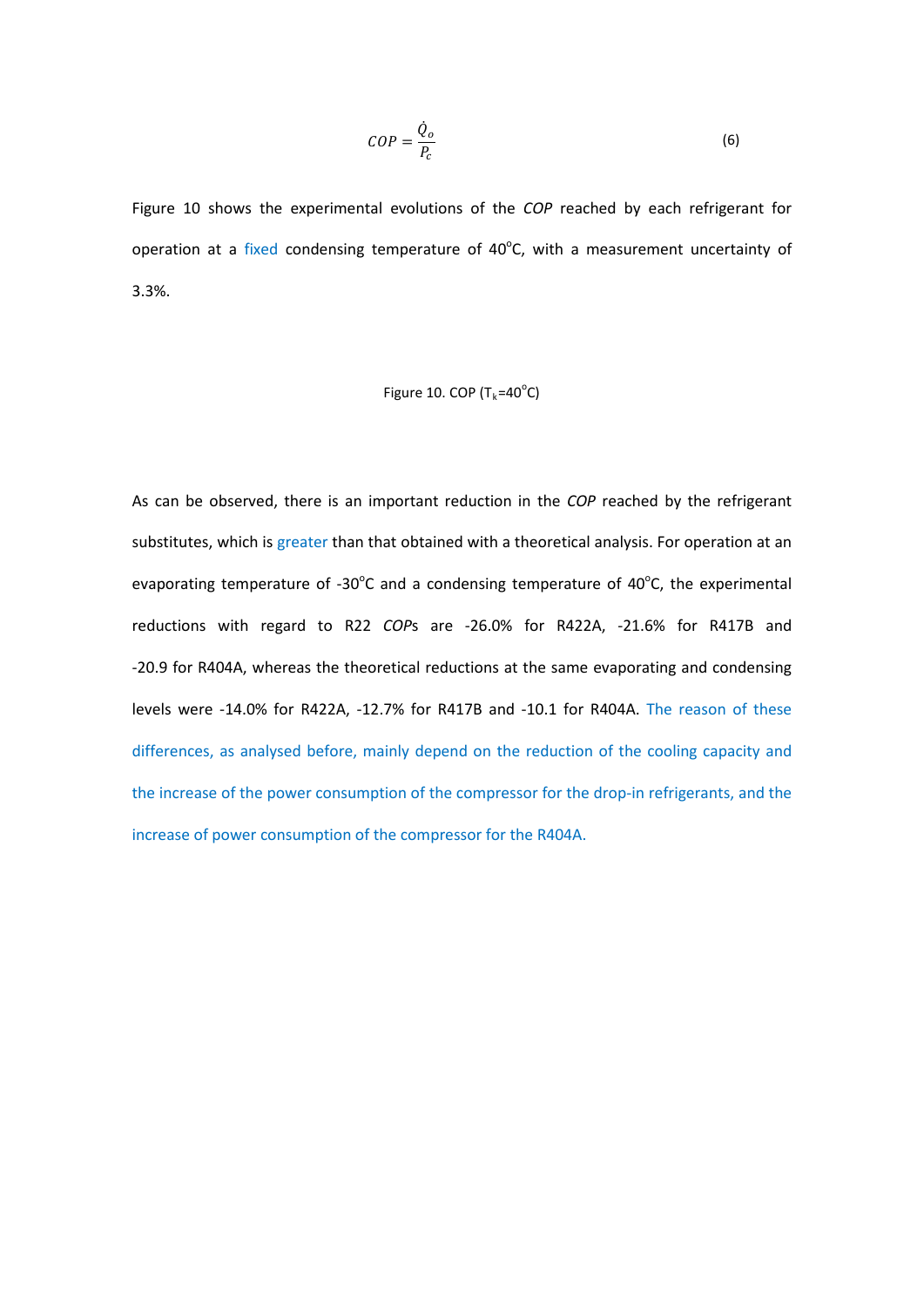#### **5. CONCLUSIONS**

In this work, substitution of R22 with chlorine-free refrigerants has been analysed from an energy point of view. The selected substitutes were two recommended drop-in fluids for low temperature applications, R422A and R417B, and one retrofit refrigerant, R404A. The four fluids were tested in the same test plant, which was designed for operation with R22, over a wide range of evaporating temperatures for a fixed condensing temperature of 40 $^{\circ}$ C.

The experimental measurements showed that when using any of the substitute fluids there is an important incremental difference in the refrigerant mass flow rate through the plant, which in some cases would make it necessary to readjust the expansion valves of the system.

Regarding the energy performance of R22 substitutes, it must be highlighted that an important reduction in the capacity has been measured when using the drop-in fluids R422A and R417B, whereas, for the retrofit refrigerant R404A the capacity is enhanced to an important degree. Regarding the COP of the plant, the reduction in COP with any of the tested fluids is important and is greater than the values predicted by a theoretical analysis. This fact must be seriously considered if R22 is going to be replaced. It needs to be remarked that the comparison of the refrigerants analysed in the paper was performed under a thermodynamic cycle analysis, hence, if the performance is analysed using external loads, the behaviour may vary.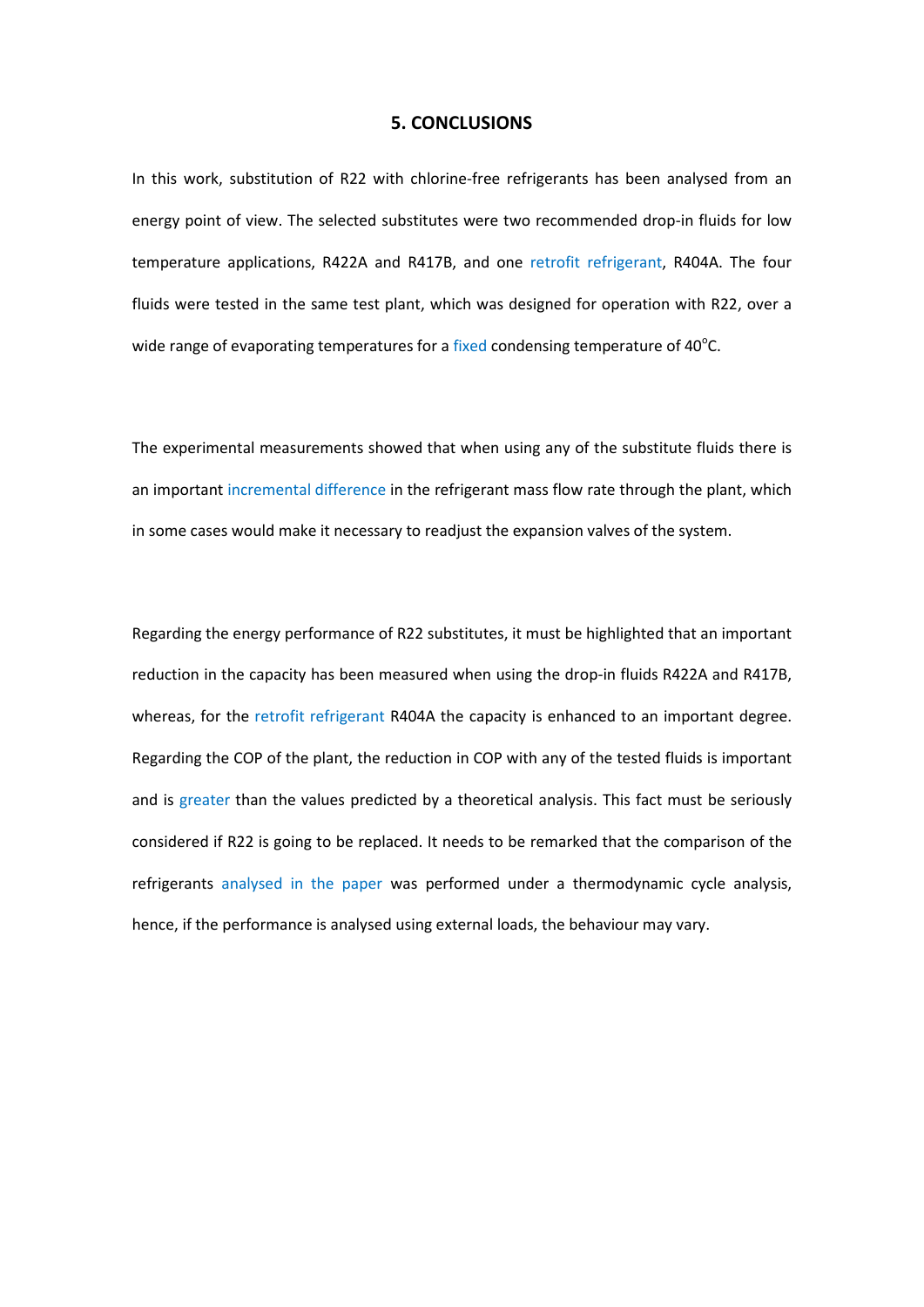# **ACKNOWLEDGEMENTS**

The authors are indebted to the Spanish Ministry of Education and Science (CTM2008-06468- C02-02/TECNO) and to the Spanish Ministry of the Environment and Rural and Marine Affairs (200800050084716) for their economic support for the present work.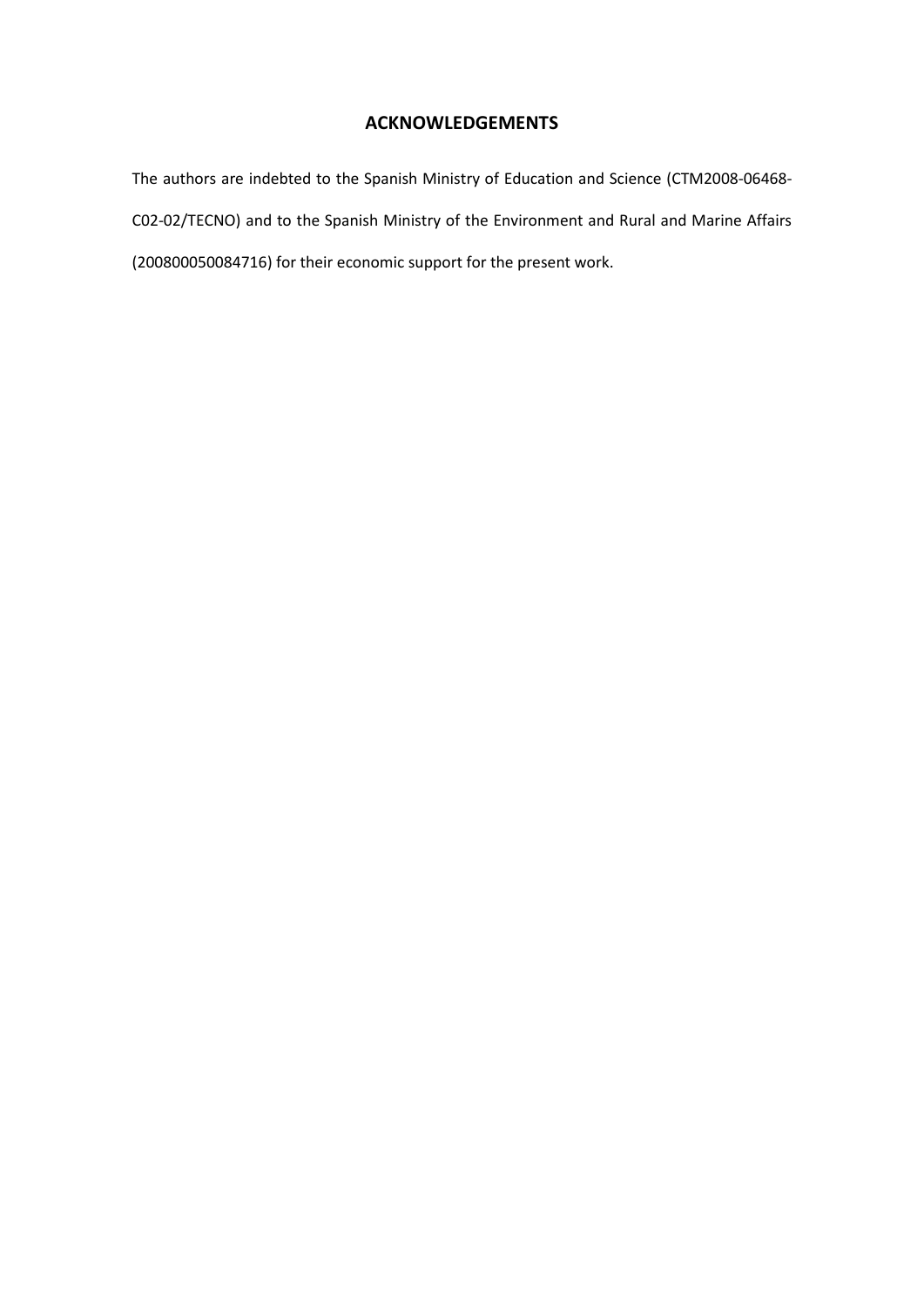#### **REFERENCES**

- <span id="page-18-3"></span>Aprea, C., Mastrullo, R., Renno, C., 2004. An analysis of the performances of a vapour compression plant working both as a water chiller and a heat pump using R22 and R417A. Applied Thermal Engineering 24, 487-499.
- <span id="page-18-4"></span>Arora, A., Sachdev, H.L., 2009. Thermodynamic analysis of R422 series refrigerants as alternative refrigerants to HCFC22 in a vapour compression refrigeration system. Int. J. Energy Res. 33, 753-765.
- <span id="page-18-7"></span>Barreau M., Macaudiere S., Weiss P., Joubert M., 1996. R-404A in industrial refrigeration application for R-502 and HCFC-22 replacement, System with recirculationtype evaporator, International Conference on Ozone Protection Technologies, Washington 41 DC (USA).
- <span id="page-18-8"></span>Calm, J.M., Houranhan, G.C., 2007. Refrigerant data update. Heat/Piping/Air Cond Eng 79(1), 50-64.
- <span id="page-18-1"></span>Fernández-Seara, J., Uhía, F.J., Diz, R., Dopazo, J.A., 2010. Vapour condensation of R22 retrofit substitutes R417A, R422A and R422D on CuNi turbo C tubes. International Journal of Refrigeration 33, 148-157.
- <span id="page-18-0"></span>Flohr, F., Meurer, C., 2009. HCFC phase out - How to find the best solution? in: V Spanish and III Iberian Congress of Refrigeration. CYTEF-2009, Castellón, Spain.
- <span id="page-18-9"></span>Lemmon, E.W., Huber, M.L., McLinden, M.O., 2007. REFPROP, NIST Standard Reference Database 23, v.8. National Institute of Standards, Gaithersburg, MD, U.S.A.
- <span id="page-18-5"></span>Llopis, R., Torrella, E., Cabello, R., Sánchez, D., 2010. Performance evaluation of R404A and R507A refrigerant mixtures in an experimental double-stage vapour compression plant. Applied Energy 87, 1546-1553.
- <span id="page-18-6"></span>Llopis, R., Torrella, E., Cabello, R., Sánchez, D., Larumbe, J.A., 2011. HCFC-22 replacement with HFC drop-in refrigerants in refrigeration plants., in: International Institute of Refrigeration, I. (Ed.), The 23rd IIR International Congress of Refrigeration, Prague, Czech Republic. .
- <span id="page-18-10"></span>Radermacher, R., Hwang, Y., 2005. Vapor compression heat pumps with refrigerant mixtures. CRC Press, Taylor & Francis, NW.
- <span id="page-18-2"></span>Rosato, A., Mauro, A.W., Mastrullo, R., Vanoli, G.P., 2009. Experiments during flow boiling of a R22 drop-in: R422D adiabatic pressure gradients. Energy Conversion and Management 50, 2613-2621.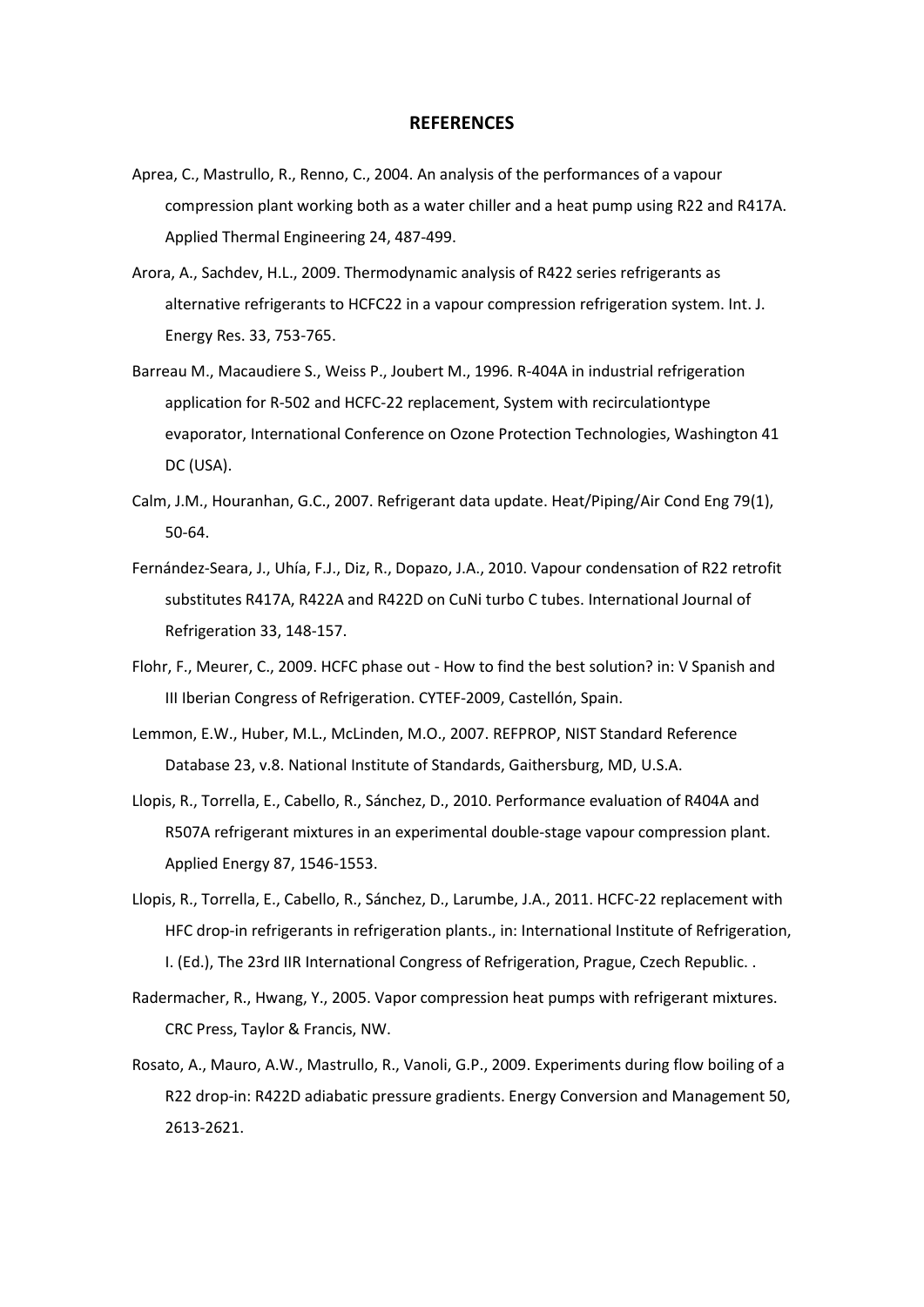- <span id="page-19-2"></span>Torrella, E., Cabello, R., Sánchez, D., Larumbe, J.A., Llopis, R., 2010. On-site study of HCFC-22 substitution for HFC non-azeotropic blends (R417A, R422D) on a water chiller of a centralized HVAC system. Energy and Buildings 42, 1561-1566.
- <span id="page-19-3"></span>Torrella, E., Llopis, R., Cabello, R., Sanchez, D., 2009. Experimental Energetic Analysis of the Subcooler System in a Two-Stage Refrigeration Facility Driven by a Compound Compressor. HVAC&R Res. 15, 583-596.
- <span id="page-19-0"></span>UNEP, 2007. 19th Meeting of the Parties to the Montreal Protocol on Substances that Deplete the Ozone Layer, Montreal. In: [http://ozone.unep.org/Meeting\\_Documents/mop/19mop/MOP-19-7E.pdf.](http://ozone.unep.org/Meeting_Documents/mop/19mop/MOP-19-7E.pdf)
- <span id="page-19-1"></span>UNIDO, 2009. Preparing for HCFC phase-out: Fundamentals of uses, alternatives, implications and funding for Article 5 countries.

[http://www.unido.org/fileadmin/user\\_media/Publications/Pub\\_free/Preparing\\_for\\_HCFC](http://www.unido.org/fileadmin/user_media/Publications/Pub_free/Preparing_for_HCFC_phaseout.pdf) [\\_phaseout.pdf](http://www.unido.org/fileadmin/user_media/Publications/Pub_free/Preparing_for_HCFC_phaseout.pdf) (May, 2010). Vienna.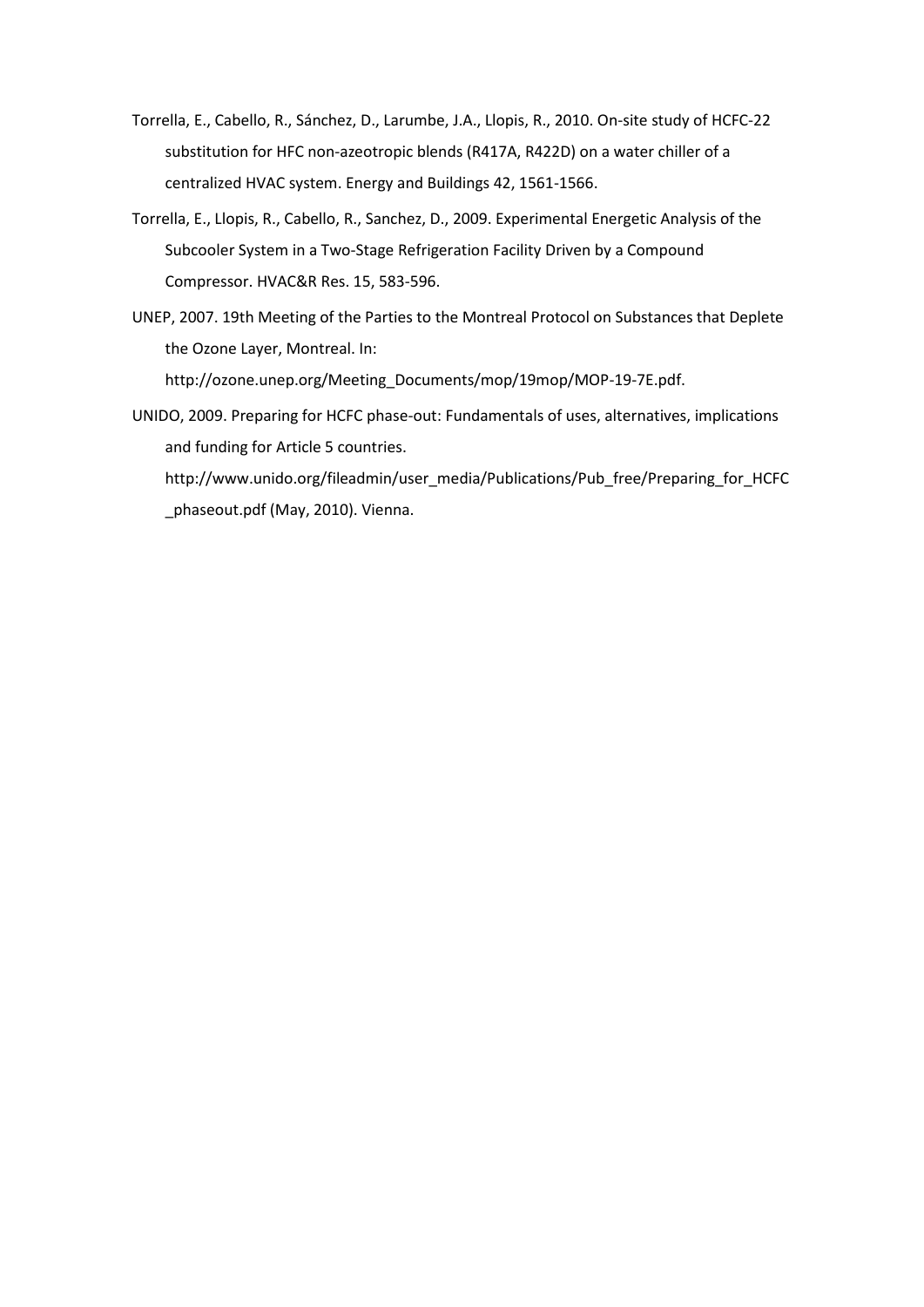# **FIGURES**



Figure 11. Mechanisms and some refrigerant options to substitute R22 in low temperature applications

## [\(Flohr and Meurer, 2009\)](#page-18-0)



Figure 12. Pressure-enthalpy diagram of the R22 and the substitutes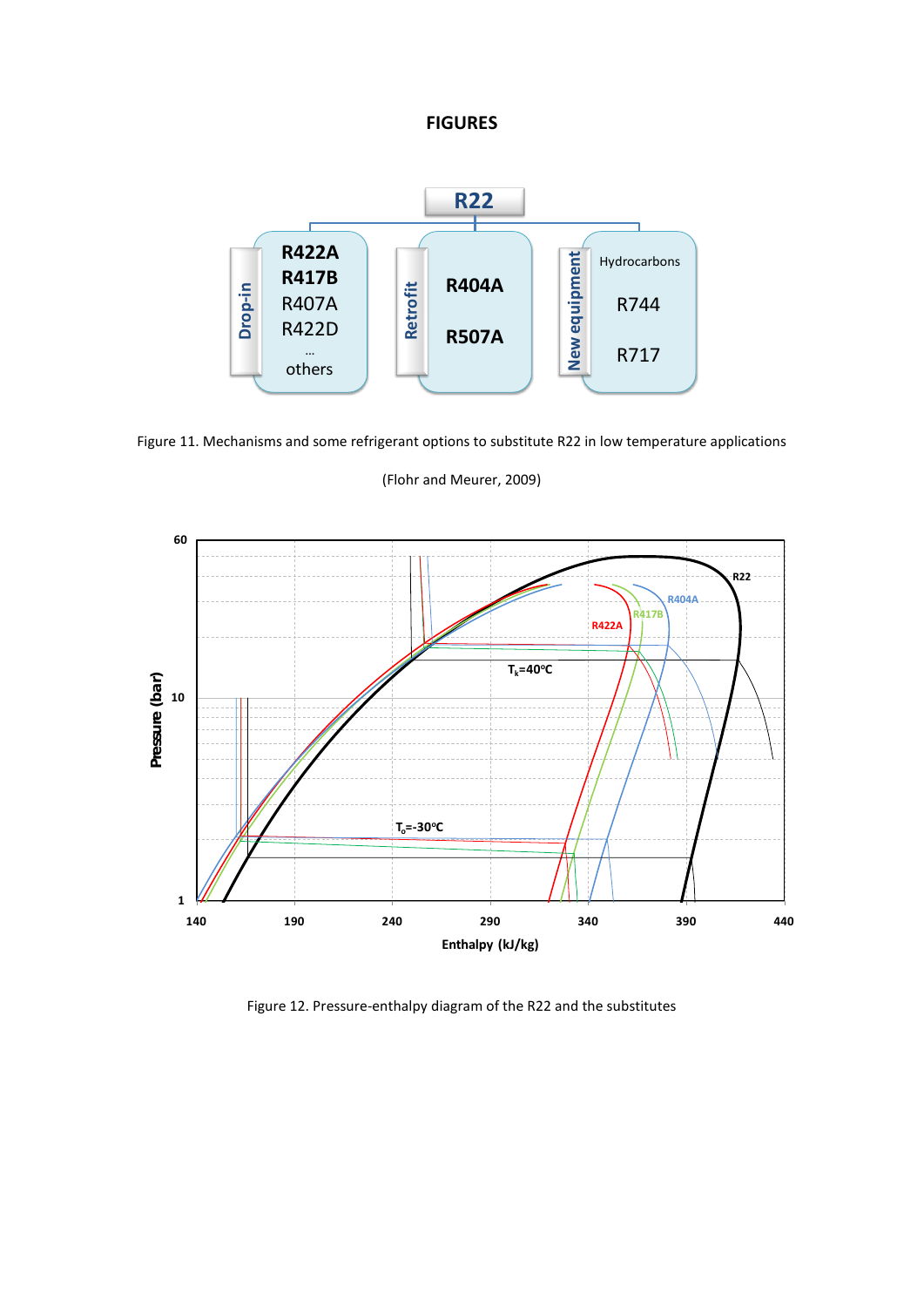

Figure 13. Theoretical VCC of the ideal two-stage cycle (T<sub>k</sub>=40<sup>o</sup>C)



Figure 14. Theoretical COP of the ideal two-stage cycle (T<sub>k</sub>=40<sup>o</sup>C)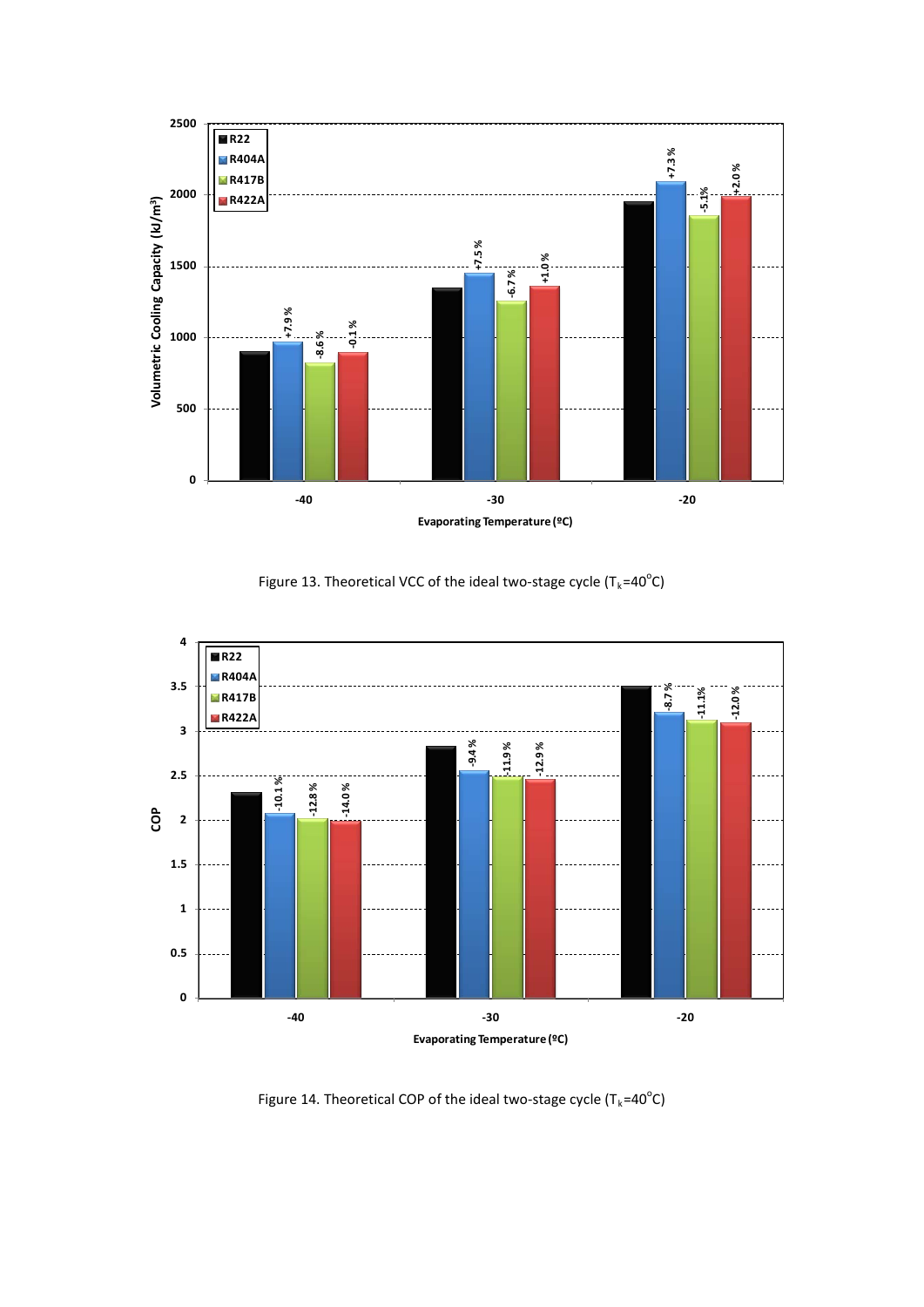

Figure 15. Schematic diagram of the plant



Figure 16. Evaporator refrigerant mass flow rate.  $(T_k=40^{\circ}C)$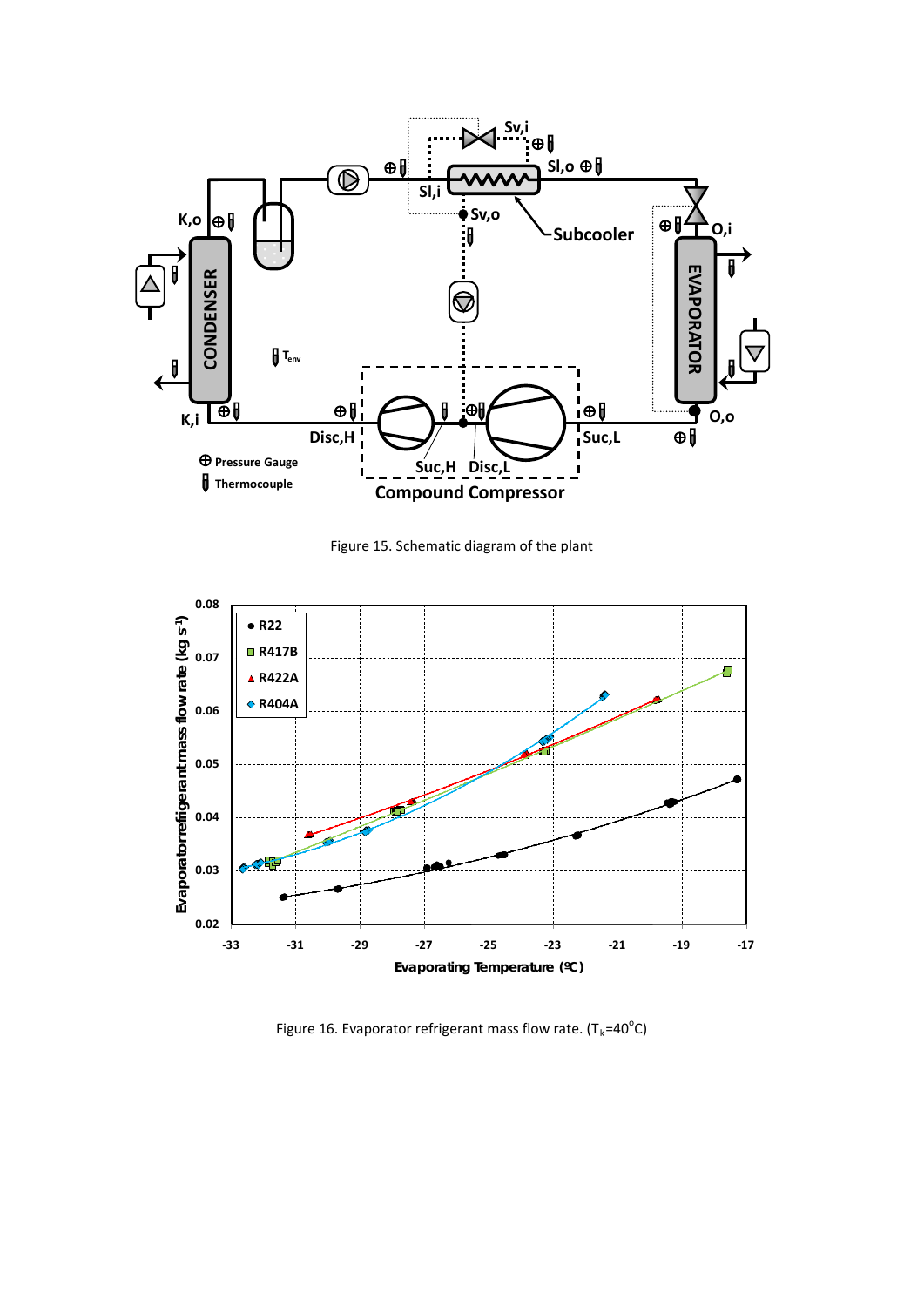

Figure 17. Specific refrigerating effect ( $T_k = 40^{\circ}C$ )



Figure 18. Subcooler thermal effectiveness (T<sub>k</sub>=40<sup>o</sup>C)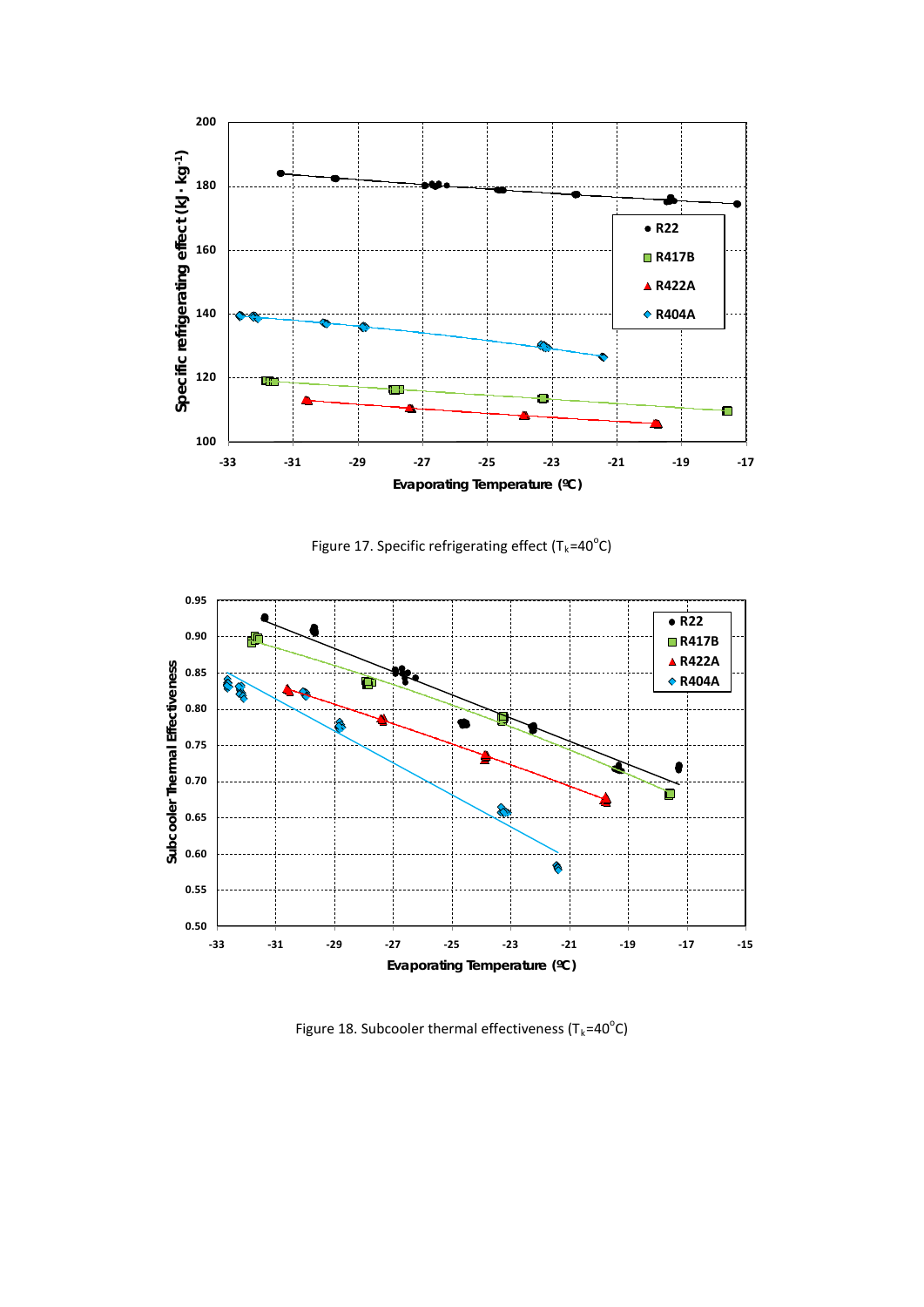

Figure 19. Cooling capacity ( $T_k = 40^{\circ}C$ )



Figure 20. COP ( $T_k = 40^\circ C$ )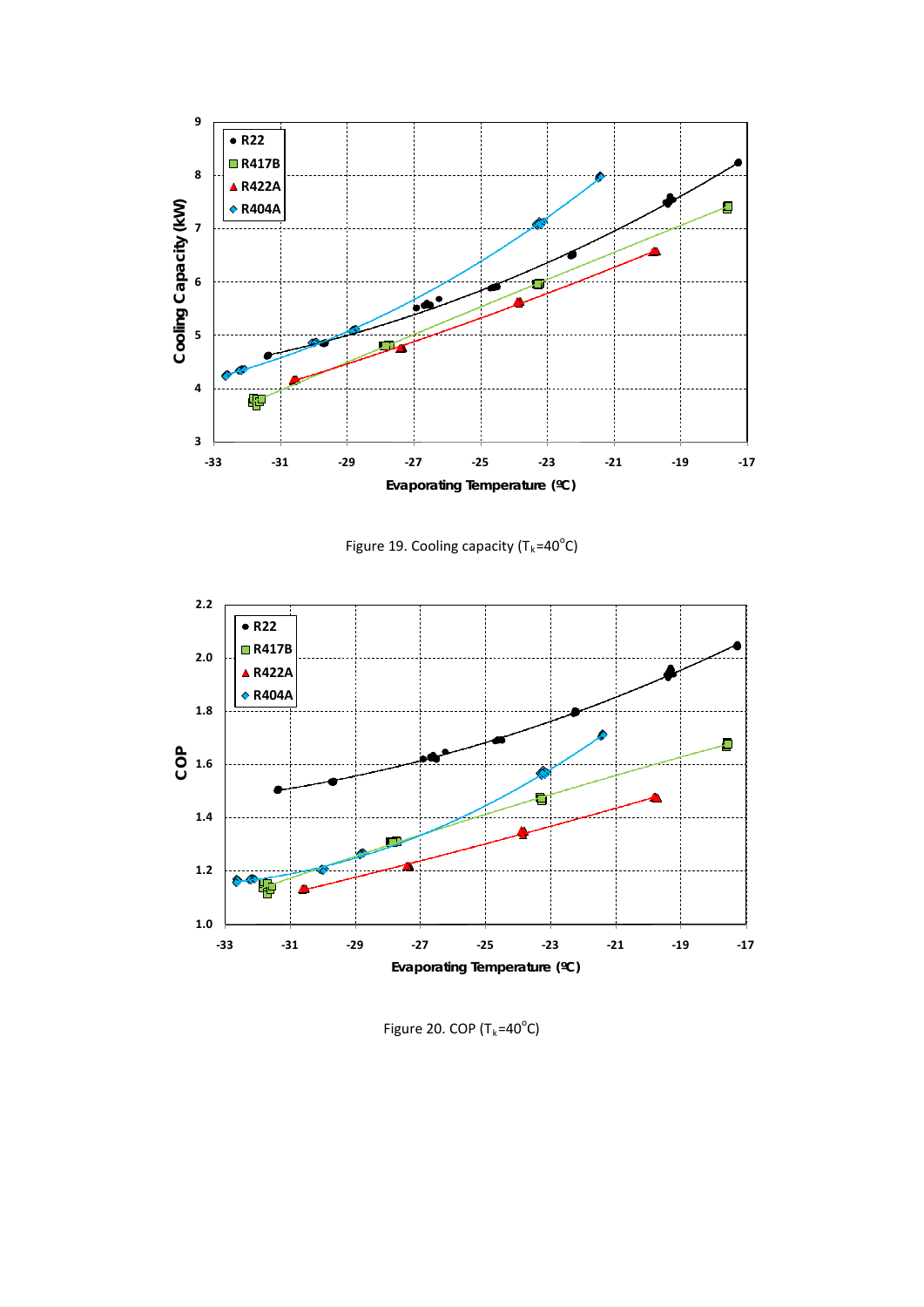# **FIGURE CAPTIONS**

Figure 1. [Mechanisms and some refrigerant options to substitute R22 in low temperature](#page-5-0) 

applications (Flohr [and Meurer, 2009\)](#page-5-0)

Figure 2. [Pressure-enthalpy diagram of the R22 and the substitutes](#page-7-1)

Figure 3. Theoretical VCC of the ideal two-stage cycle ( $T_k = 40^\circ C$ )

Figure 4. Theoretical COP of the ideal two-stage cycle ( $T_k = 40^\circ C$ )

Figure 5. [Schematic diagram](#page-10-0) of the plant

Figure 6. Evaporator refrigerant mass flow rate. (T<sub>k</sub>=40°C)

Figure 7. Specific refrigerating effect ( $T_k = 40^\circ \text{C}$ )

Figure 8. Subcooler thermal effectiveness (T<sub>k</sub>=40°C)

Figure 9. Cooling capacity ( $T_k = 40^{\circ}$ C)

Figure 10. COP ( $T_k = 40^\circ C$ )